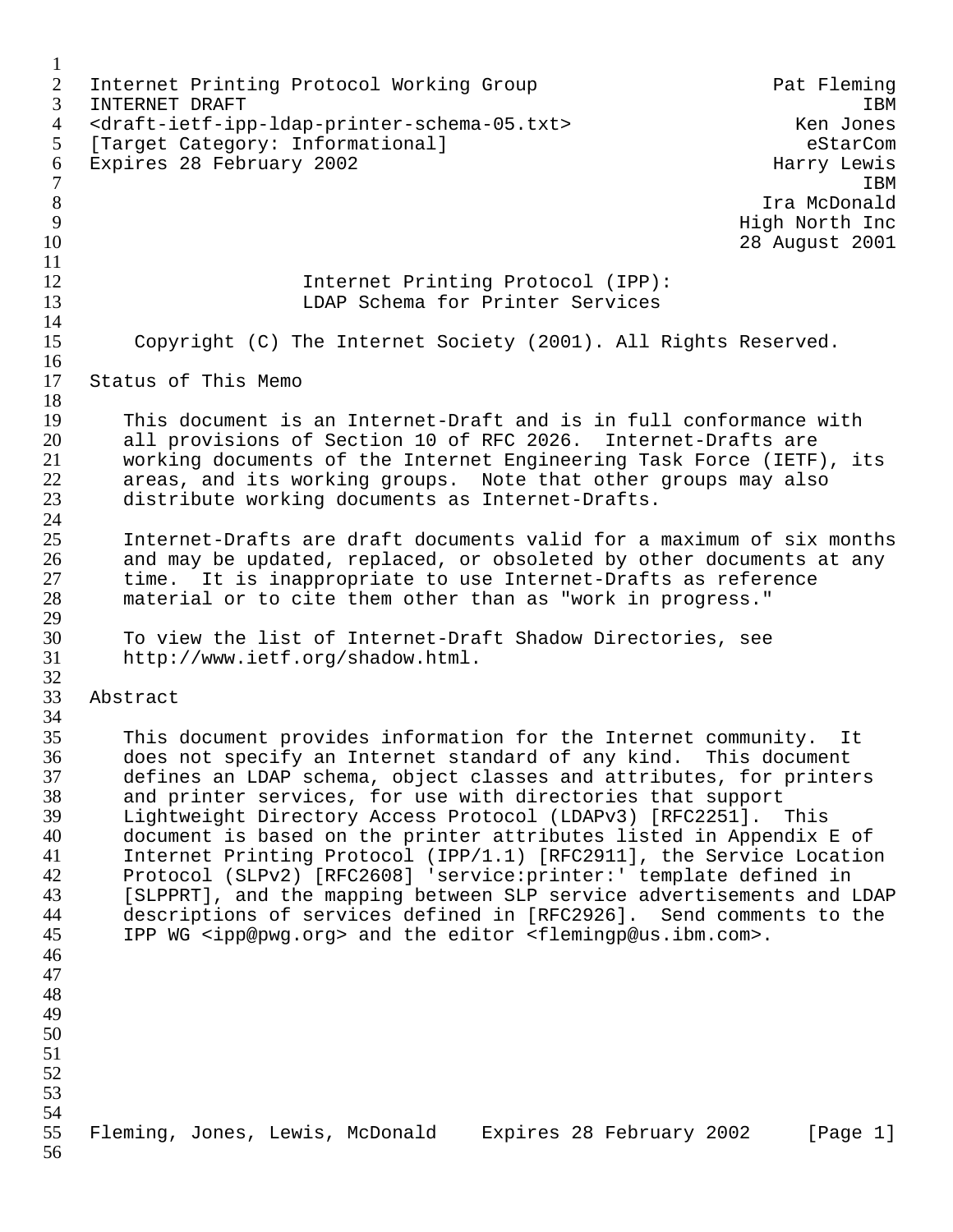| 56<br>57 | LDAP Schema for Printer Services<br>Internet Draft          | 28 August 2001 |                |
|----------|-------------------------------------------------------------|----------------|----------------|
| 58<br>59 | Table of Contents                                           |                |                |
| 60       |                                                             |                |                |
| 61       | 1.                                                          |                | $\overline{4}$ |
| 62       | 2.                                                          |                | $\overline{4}$ |
| 63       | 3.<br>Definition of Object Classes                          |                | 5              |
| 64       | 3.1.                                                        |                | 6              |
| 65       | 3.2.                                                        |                | 6              |
| 66       | 3.3.                                                        |                | 7              |
| 67       | 3.4.<br>printerServiceAuxClass                              |                | 7              |
| 68       | 3.5.                                                        |                | 8              |
| 69       | 3.6.                                                        |                | 8              |
| 70       | Definition of Attribute Types<br>4.                         |                | 9              |
| 71       | 4.1.                                                        |                | 10             |
| 72       | printer-xri-supported<br>4.2.                               |                | 11             |
| 73       | 4.3.                                                        |                | 11             |
| 74       | printer-natural-language-configured<br>4.4.                 |                | 12             |
| 75       | 4.5.                                                        |                | 12             |
| 76       | 4.6.                                                        |                | 13             |
| 77       | 4.7.                                                        |                | 13             |
|          |                                                             |                | 13             |
| 78       | 4.8.<br>printer-make-and-model                              |                |                |
| 79       | 4.9.<br>printer-ipp-versions-supported                      |                | 14             |
| 80       | 4.10.<br>printer-multiple-document-jobs-supported           |                | 14             |
| 81       | 4.11.<br>printer-charset-configured                         |                | 14             |
| 82       | 4.12.<br>printer-charset-supported                          |                | 15             |
| 83       | 4.13.<br>printer-generated-natural-language-supported       |                | 15             |
| 84       | 4.14.<br>printer-document-format-supported                  |                | 15             |
| 85       | 4.15.<br>printer-color-supported                            |                | 15             |
| 86       | 4.16.<br>printer-compression-supported                      |                | 16             |
| 87       | 4.17.<br>printer-pages-per-minute                           |                | 16             |
| 88       | printer-pages-per-minute-color<br>4.18.                     |                | 16             |
| 89       | 4.19.<br>printer-finishings-supported                       |                | 17             |
| 90       | 4.20.<br>printer-number-up-supported                        |                | 17             |
| 91       | printer-sides-supported<br>4.21.                            |                | 17             |
| 92       | 4.22.<br>printer-media-supported                            |                | 17             |
| 93       | printer-media-local-supported<br>4.23.                      |                | 18             |
| 94       | 4.24.<br>printer-resolution-supported                       |                | 18             |
| 95       | 4.25.<br>printer-print-quality-supported                    |                | 18             |
| 96       | 4.26.<br>printer-job-priority-supported                     |                | 19             |
| 97       | 4.27.<br>printer-copies-supported                           |                | 19             |
| 98       | 4.28.<br>printer-job-k-octets-supported                     |                | 19             |
| 99       | 4.29.                                                       |                | 20             |
| 100      | printer-current-operator                                    |                |                |
|          | 4.30.<br>printer-service-person                             |                | 20             |
| 101      | printer-delivery-orientation-supported<br>4.31.             |                | 20             |
| 102      | printer-stacking-order-supported<br>4.32.                   |                | 20             |
| 103      | 4.33.<br>printer-output-features-supported                  |                | 21             |
| 104      | 4.34.                                                       |                | 21             |
| 105      | 5.                                                          |                | 22             |
| 106      | Definition of Matching Rules<br>б.                          |                | 22             |
| 107      | 7.                                                          |                | 23             |
| 108      | Internationalization Considerations<br>8.                   |                | 23             |
| 109      | 9.                                                          |                | 23             |
| 110      |                                                             |                |                |
| 111      | Fleming, Jones, Lewis, McDonald<br>Expires 28 February 2002 | [Page 2]       |                |
| 112      |                                                             |                |                |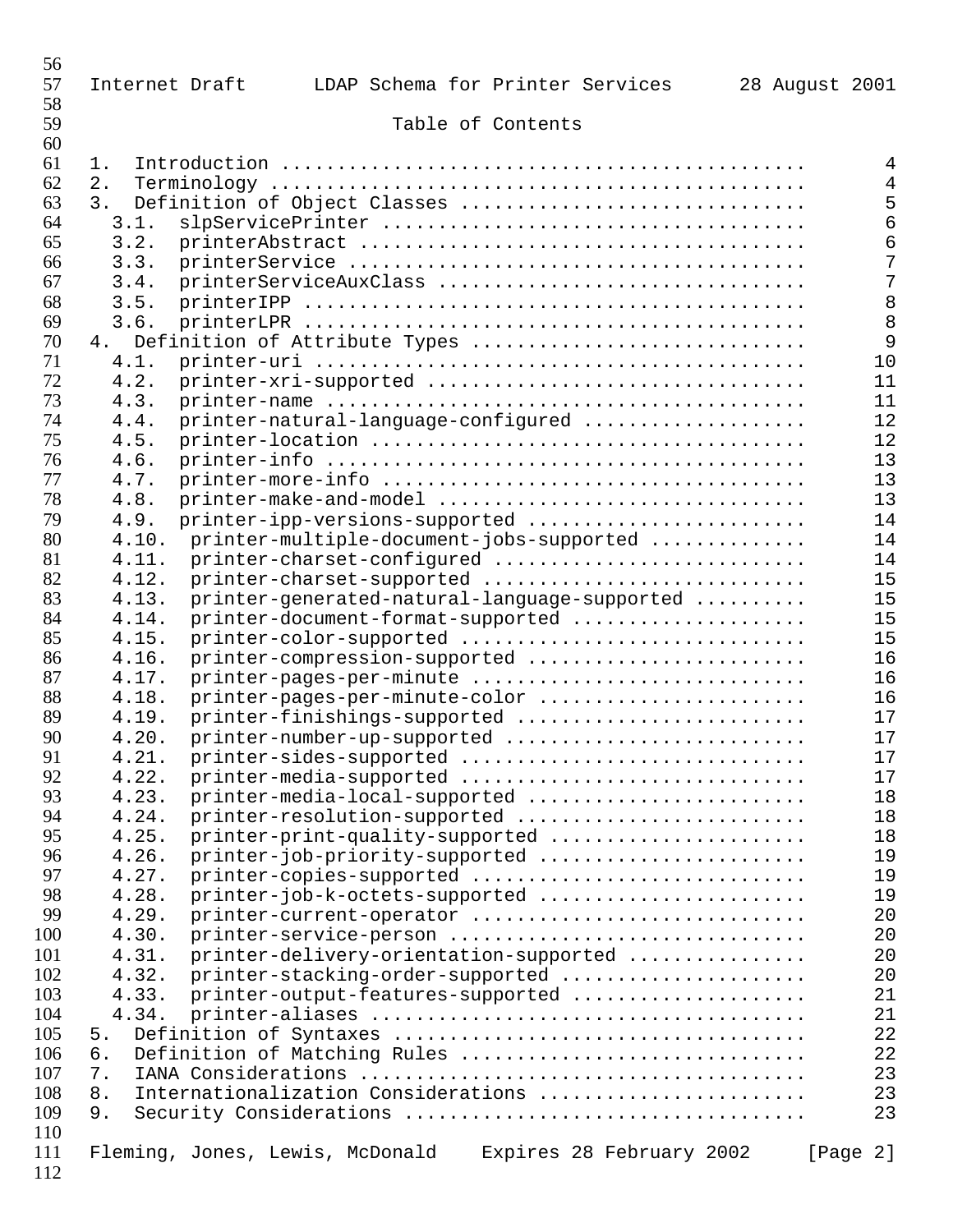| 112<br>113                                                                                                                                                                                                                                                                                                       |                   |  | Internet Draft LDAP Schema for Printer Services 28 August 2001 |                          |  |  |                      |
|------------------------------------------------------------------------------------------------------------------------------------------------------------------------------------------------------------------------------------------------------------------------------------------------------------------|-------------------|--|----------------------------------------------------------------|--------------------------|--|--|----------------------|
| 114<br>115<br>116<br>117<br>118<br>119<br>120<br>121<br>122<br>123<br>124<br>125<br>126<br>127<br>128<br>129<br>130<br>131<br>132<br>133<br>134<br>135<br>136<br>137<br>138<br>139<br>140<br>141<br>142<br>143<br>144<br>145<br>146<br>147<br>148<br>149<br>150<br>151<br>152<br>153<br>154<br>155<br>156<br>157 | 10.<br>11.<br>12. |  |                                                                |                          |  |  | 23<br>24<br>25<br>26 |
| 158<br>159<br>160<br>161<br>162<br>163<br>164<br>165<br>166<br>167                                                                                                                                                                                                                                               |                   |  | Fleming, Jones, Lewis, McDonald                                | Expires 28 February 2002 |  |  | [Page 3]             |
| 168                                                                                                                                                                                                                                                                                                              |                   |  |                                                                |                          |  |  |                      |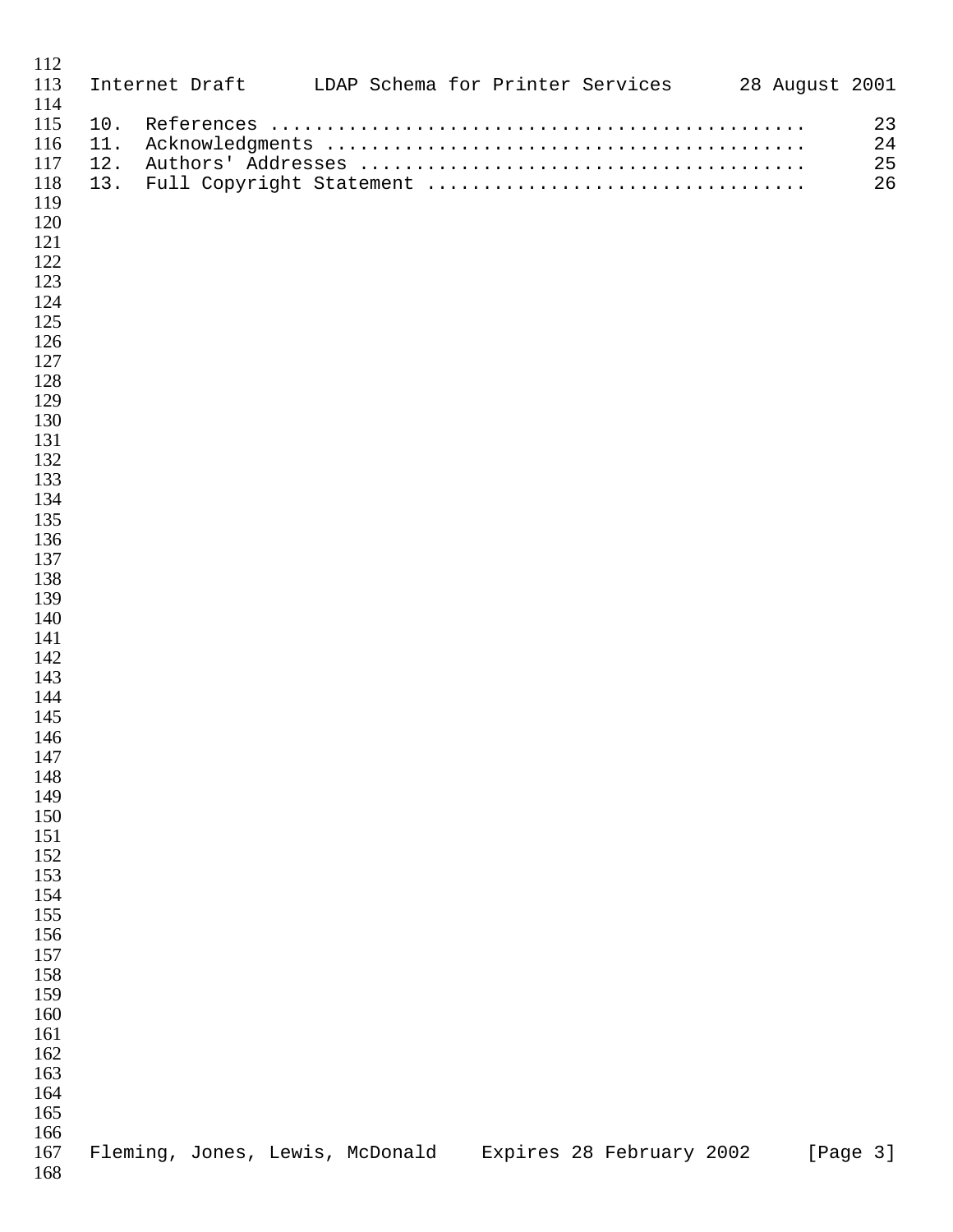168 169 Internet Draft LDAP Schema for Printer Services 28 August 2001 170 171 172<br>173 1. Introduction 174 175 This document provides information for the Internet community. It<br>176 – does not specify an Internet standard of any kind. This document 176 does not specify an Internet standard of any kind. This document<br>177 defines an LDAP schema, object classes and attributes, for printer 177 defines an LDAP schema, object classes and attributes, for printers<br>178 and printer services, for use with directories that support 178 and printer services, for use with directories that support<br>179 Lightweight Directory Access Protocol (LDAPv3) [RFC2251]. 179 Lightweight Directory Access Protocol (LDAPv3) [RFC2251]. This document is based on the printer attributes listed in Appendix E of 181 Internet Printing Protocol (IPP/1.1) [RFC2911], the Service Location<br>182 Protocol (SLPv2) [RFC2608] 'service:printer:' template defined in 182 Protocol (SLPv2) [RFC2608] 'service: printer: ' template defined in<br>183 [SLPPRT], and the mapping between SLP service advertisements and I 183 [SLPPRT], and the mapping between SLP service advertisements and LDAP<br>184 descriptions of services defined in [RFC2926]. Send comments to the 184 descriptions of services defined in [RFC2926]. Send comments to the<br>185 IPP WG <ipp@pwg.org> and the editor <flemingp@us.ibm.com>. 185 IPP WG <ipp@pwg.org> and the editor <flemingp@us.ibm.com>. 186 187 Appendix E of IPP/1.1 [RFC2911] specifies a list of printer 188 attributes which should be included in a general directory schema 189 describing IPP print services. The syntax for each of these 190 attributes is described in detail in [RFC2911] and [SLPPRT]. This 191 document takes these attributes and maps them to LDAP attributes and<br>192 object classes. object classes. 193<br>194 194 This document defines several object classes to provide LDAP 195 applications with flexible options in defining printer information<br>196 using LDAP schema. Classes are provided for defining directory 196 using LDAP schema. Classes are provided for defining directory<br>197 entries with common printer information and for extending exist: 197 entries with common printer information and for extending existing<br>198 directory entries with SLPv2 [RFC2608], IPP/1.1 [RFC2911], and LPR 198 directory entries with SLPv2 [RFC2608], IPP/1.1 [RFC2911], and LPR<br>199 [RFC1179] specific information. [RFC1179] specific information. 200 201 202 203 204 2. Terminology 205 206 This document provides information for the Internet community. It<br>207 does not specify an Internet standard of any kind. does not specify an Internet standard of any kind. 208 For systems which choose to support this LDAP printer schema, the key 210 words "MUST", "MUST NOT", "REQUIRED", "SHALL", "SHALL NOT", "SHOULD", "SHOULD NOT", "RECOMMENDED", "MAY", and "OPTIONAL" in sections 3 and 212 4 of this document are to be interpreted as described in [RFC2119]. 213 214 215 216 217 218 219 220 221 222 223 Fleming, Jones, Lewis, McDonald Expires 28 February 2002 [Page 4]

224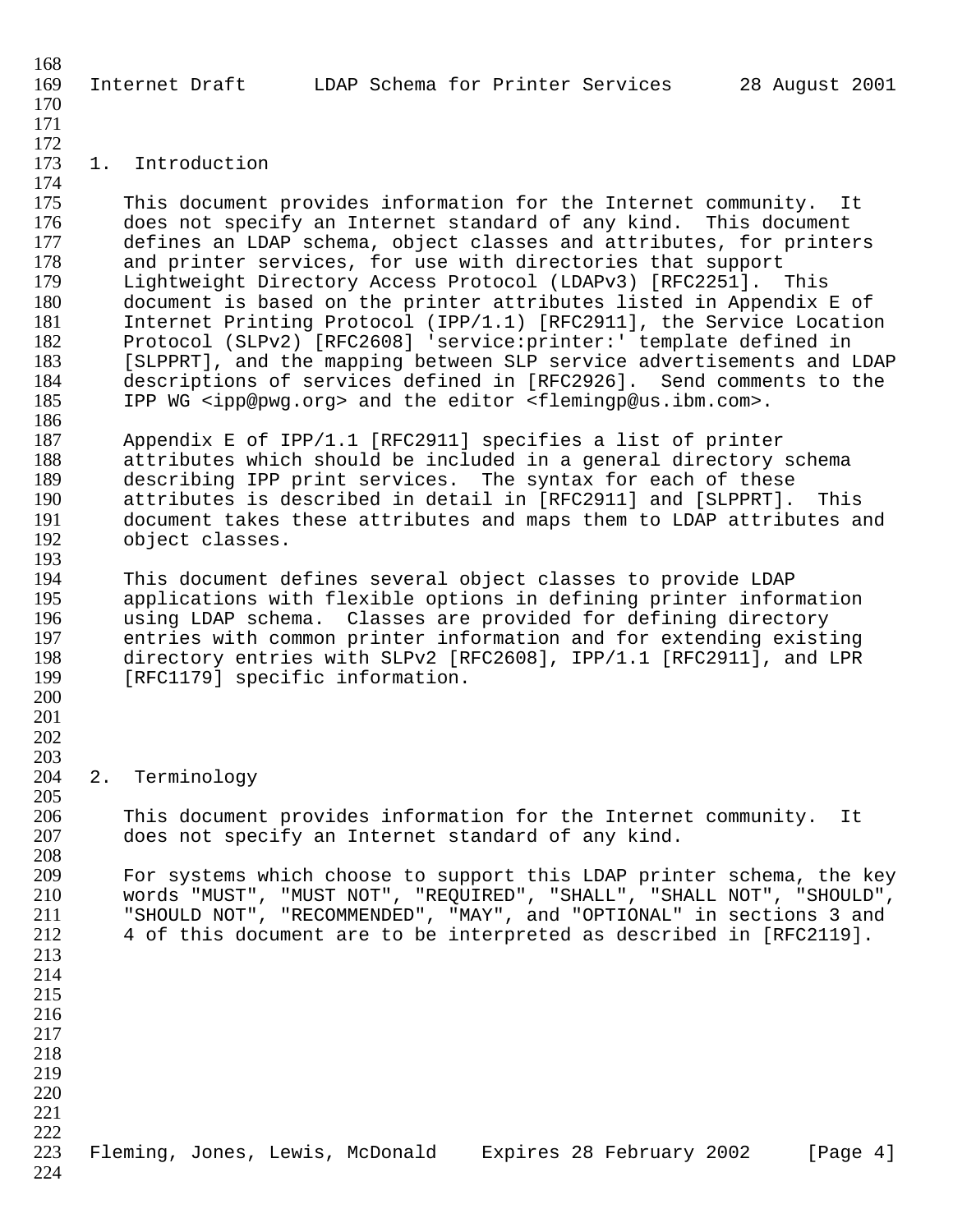224 225 Internet Draft LDAP Schema for Printer Services 28 August 2001 226 227 228 3. Definition of Object Classes 230 231 We define the following LDAP object classes for use with both generic<br>232 Printer related information and services specific to SLPv2 [RFC2608], 232 printer related information and services specific to SLPv2 [RFC2608],<br>233 TPP/1.1 [RFC2911], and LPR [RFC1179]. 233 IPP/1.1 [RFC2911], and LPR [RFC1179]. 234<br>235 235 slpServicePrinter - auxiliary class for SLP registered printers<br>236 printerAbstract - abstract class for all printer classes 236 printerAbstract - abstract class for all printer classes<br>237 printerService - structural class for printers 237 printerService - structural class for printers<br>238 printerServiceAuxClass - auxiliary class for printerServiceAuxClass - auxiliary class for print 238 printerServiceAuxClass - auxiliary class for printers<br>239 printerIPP - auxiliary class for IPP printers 239 printerIPP - auxiliary class for IPP printers<br>240 printerLPR - auxiliary class for LPR printers printerLPR - auxiliary class for LPR printers 241<br>242 The following are some examples of how applications MAY choose to use 243 these classes when creating directory entries: 244<br>245 1) Use printerService for directory entries containing common printer 246 information. 247<br>248 248 2) Use both printerService and slpServicePrinter for directory<br>249 entries containing common printer information for SLP registere 249 entries containing common printer information for SLP registered<br>250 printers. printers.  $\frac{251}{252}$ 252 3) Use printerService, printerLPR and printerIPP for directory<br>253 entries containing common printer information for printers that 253 entries containing common printer information for printers that<br>254 support both LPR and IPP. support both LPR and IPP. 255<br>256 256 4) Use printerServiceAuxClass and object classes not defined by this 257 document for directory entries containing common printer information.<br>258 In this example, printerServiceAuxClass is used for extending other 258 In this example, printerServiceAuxClass is used for extending other structural classes defining printer information with common printer 260 information defined in this document.  $\frac{261}{262}$ 262 Mote that specifying the abstract object class printerAbstract is<br>263 OPTIONAL when using printerService or printerServiceAuxClass to 263 OPTIONAL when using printerService or printerServiceAuxClass to create directory entries per [RFC2251]. 265 266 12 Refer to Section 4 for definition of attribute types referenced by<br>267 12 these object classes. We use names instead of OIDs in MUST and MAN these object classes. We use names instead of OIDs in MUST and MAY 268 for clarity. Some attribute names described in [RFC2911] have been 269 prefixed with 'printer-' as recommended in [SLPPRT] and [RFC2926]. 270 271 For the object classes defined in this section, schema developers MAY 272 add to the list of MAY OIDs, but MUST NOT modify the list of MUST<br>273 OIDs and MUST NOT remove OIDs from the list of MAY OIDs. Schema 273 OIDs and MUST NOT remove OIDs from the list of MAY OIDs. Schema<br>274 Odevelopers MAY derive additional classes from the abstract and 274 developers MAY derive additional classes from the abstract and<br>275 structural classes defined in this section. Note, an object cl structural classes defined in this section. Note, an object class 276 definition SHOULD NOT be changed without having a new name and OID<br>277 assigned to it. assigned to it. 278 279 Fleming, Jones, Lewis, McDonald Expires 28 February 2002 [Page 5] 280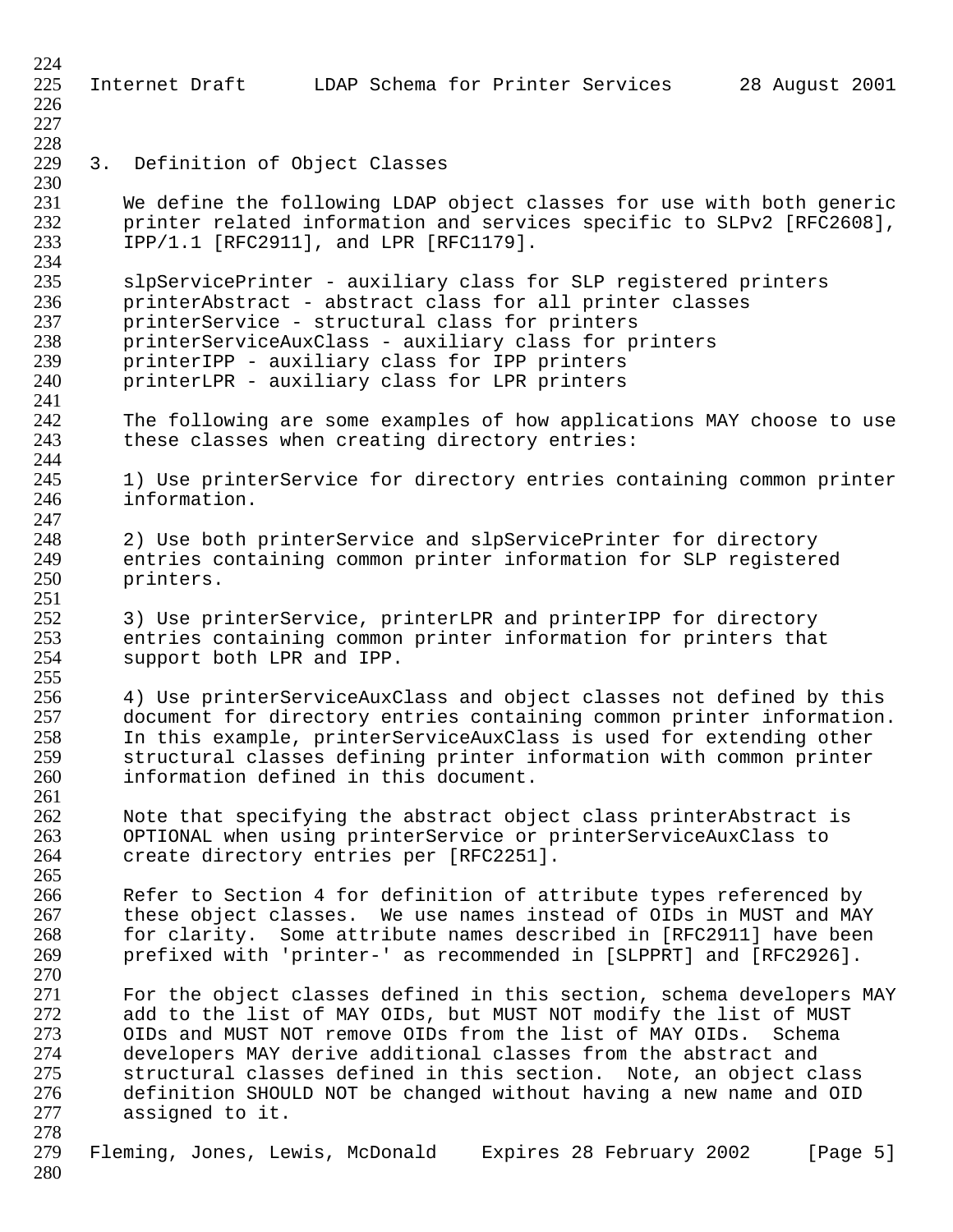| 280 |                                                                         |
|-----|-------------------------------------------------------------------------|
| 281 | Internet Draft blDAP Schema for Printer Services 28 August 2001         |
| 282 |                                                                         |
| 283 |                                                                         |
| 284 |                                                                         |
| 285 |                                                                         |
| 286 | 3.1. slpServicePrinter                                                  |
| 287 |                                                                         |
| 288 | This auxiliary class defines Service Location Protocol (SLPv2)          |
| 289 | [RFC2608] specific information. It MUST be used with a structural       |
|     |                                                                         |
| 290 | class such as printerService. It MAY be used to create new or extend    |
| 291 | existing directory entries with SLP 'service: printer' abstract         |
| 292 | service type information as defined in [SLPPRT]. This object class      |
| 293 | is derived from 'slpService', the parent class for all SLP services,    |
| 294 | defined in [RFC2926].                                                   |
| 295 |                                                                         |
| 296 | (1.3.18.0.2.6.254)                                                      |
| 297 | NAME 'slpServicePrinter'                                                |
| 298 | 'Service Location Protocol (SLP) information.'<br>DESC                  |
| 299 | AUXILIARY                                                               |
| 300 | slpService<br><b>SUP</b>                                                |
| 301 | $\lambda$                                                               |
| 302 |                                                                         |
| 303 |                                                                         |
| 304 | 3.2. printerAbstract                                                    |
| 305 |                                                                         |
| 306 | This abstract class defines printer information. It is a base class     |
| 307 | for deriving other printer related classes, such as, but not limited    |
| 308 | to, classes defined in this document. It defines a common set of        |
| 309 | printer attributes that are not specific to any one type of service,    |
| 310 | protocol or operating system.                                           |
| 311 |                                                                         |
| 312 | (1.3.18.0.2.6.258                                                       |
| 313 | NAME 'printerAbstract'                                                  |
| 314 | 'Printer related information.'<br>DESC                                  |
| 315 | ABSTRACT                                                                |
| 316 | <b>SUP</b><br>top                                                       |
| 317 | MAY<br>(printer-name \$                                                 |
| 318 | printer-natural-language-configured \$                                  |
| 319 | printer-location \$ printer-info \$ printer-more-info \$                |
| 320 | printer-make-and-model \$                                               |
| 321 | printer-multiple-document-jobs-supported \$                             |
| 322 | printer-charset-configured \$ printer-charset-supported \$              |
| 323 | printer-generated-natural-language-supported \$                         |
| 324 |                                                                         |
|     | printer-document-format-supported \$ printer-color-supported \$         |
| 325 | printer-compression-supported \$ printer-pages-per-minute \$            |
| 326 | printer-pages-per-minute-color \$                                       |
| 327 | printer-finishings-supported \$ printer-number-up-supported \$          |
| 328 | printer-sides-supported \$ printer-media-supported \$                   |
| 329 | printer-media-local-supported \$                                        |
| 330 | printer-resolution-supported \$                                         |
| 331 | printer-print-quality-supported \$                                      |
| 332 | printer-job-priority-supported \$ printer-copies-supported \$           |
| 333 | printer-job-k-octets-supported \$ printer-current-operator \$           |
| 334 |                                                                         |
| 335 | Fleming, Jones, Lewis, McDonald<br>Expires 28 February 2002<br>[Page 6] |
| 336 |                                                                         |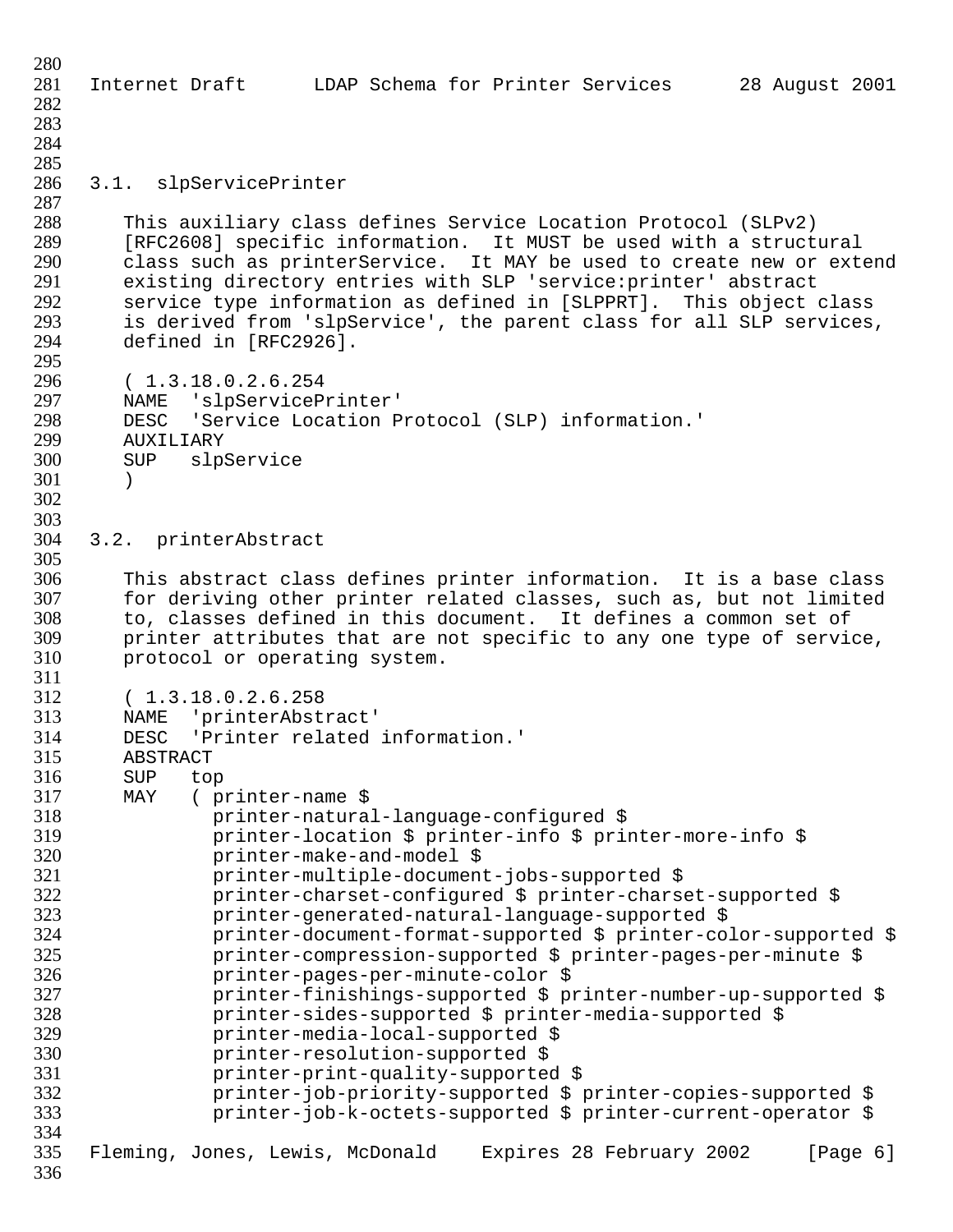```
336
337 Internet Draft LDAP Schema for Printer Services 28 August 2001
338
339 printer-service-person $ 
340 printer-delivery-orientation-supported $ 
341 printer-stacking-order-supported $ 
                  printer-output-features-supported )
343 )
344
345
346 3.3. printerService
347
348 This structural class defines printer information. It is derived<br>349 from class printerAbstract and thus inherits common printer
349 from class printerAbstract and thus inherits common printer
350 attributes. This class can be used with or without auxiliary classes
351 to define printer information. Auxiliary classes can be used to
352 extend the common printer information with protocol, service or<br>353 operating system specific information. Note that when extending
353 operating system specific information. Note that when extending
         other structural classes with auxiliary classes, printerService MUST
355 NOT be used. 
356 
357 LDAP applications SHOULD use printer-uri as the naming attribute.
358 That is, when using printerService, printer-uri SHOULD be used as the
359 attribute type of the directory entry's relative distinguished name
360 (RDN). printer-uri uniquely identifies each of the printer services
361 for a given printer. Note that if the printer service changes<br>362 domains, printer-uri MUST be updated with the new domain name.
         domains, printer-uri MUST be updated with the new domain name.
363<br>364
         (1.3.18.0.2.6.255)365 NAME 'printerService'<br>366 DESC 'Printer_informa
366 DESC 'Printer information.'
         STRUCTURAL
368 SUP printerAbstract<br>369 MAY (printer-uri $
         MAY ( printer-uri $ printer-xri-supported )
370 )
371
372<br>373
     3.4. printerServiceAuxClass
374
375 This auxiliary class defines printer information. It is derived from<br>376 Class printerAbstract and thus inherits common printer attributes.
376 class printerAbstract and thus inherits common printer attributes.<br>377 This class MUST be used with a structural class.
         This class MUST be used with a structural class.
378<br>379
379 LDAP applications SHOULD use printer-uri as the naming attribute.
         That is, when using printerServiceAuxClass, printer-uri SHOULD be
381 used as the attribute type of the directory entry's relative
382 distinguished name (RDN). printer-uri uniquely identifies each of
383 the printer services for a given printer. Note that if the printer
384 service changes domains, printer-uri MUST be updated with the new
385 domain name. 
386<br>387
         (1.3.18.0.2.6.257)388 MAME 'printerServiceAuxClass'<br>389 DESC 'Printer information.'
         DESC 'Printer information.'
390
391 Fleming, Jones, Lewis, McDonald Expires 28 February 2002 [Page 7]
392
```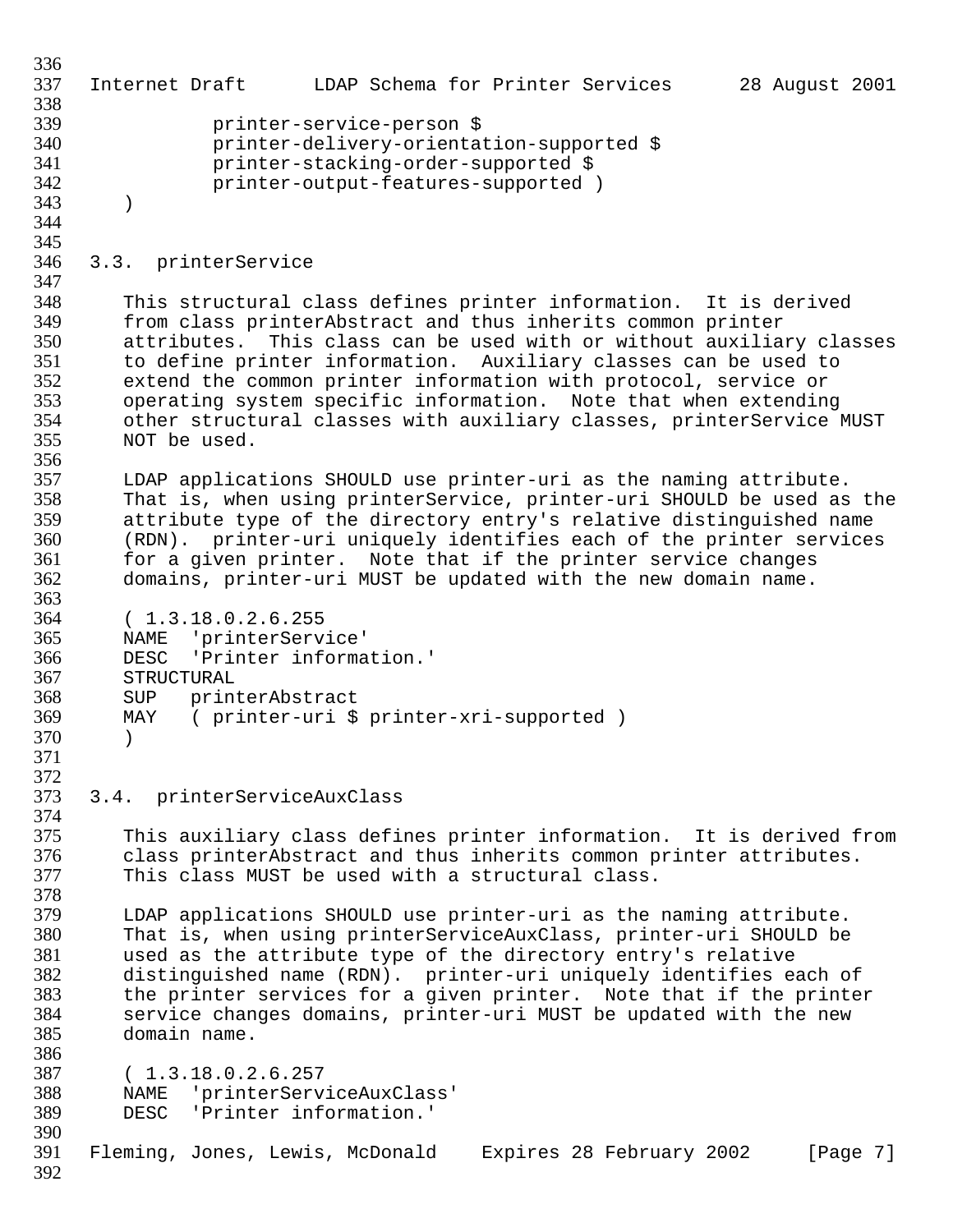392 393 Internet Draft LDAP Schema for Printer Services 28 August 2001 394 395 AUXILIARY<br>396 SUP prim 396 SUP printerAbstract<br>397 MAY (printer-uri \$ ( printer-uri \$ printer-xri-supported ) 398 ) 399 400 401 3.5. printerIPP 402<br>403 403 This auxiliary class defines Internet Printing Protocol (IPP/1.1)<br>404 [RFC2911] information. It MUST be used with a structural class so 404 [RFC2911] information. It MUST be used with a structural class such<br>405 as printerService. It is used to extend structural classes with IPP 405 as printerService. It is used to extend structural classes with IPP<br>406 specific printer information. specific printer information.  $\frac{407}{408}$ 408 (1.3.18.0.2.6.256<br>409 NAME 'printerIPP' 409 NAME 'printerIPP'<br>410 DESC 'Internet Pr DESC 'Internet Printing Protocol (IPP) information.' 411 AUXILIARY 412 SUP top 413 MAY ( printer-ipp-versions-supported \$ 414 printer-multiple-document-jobs-supported ) 415 ) 416 417 418 3.6. printerLPR 419 420 This auxiliary class defines LPR [RFC1179] information. It MUST be<br>421 Used with a structural class such as printerService. It is used to 421 used with a structural class such as printerService. It is used to<br>422 identify directory entries that support LPR. identify directory entries that support LPR. 423<br>424 424 (1.3.18.0.2.6.253<br>425 NAME 'printerLPR' 425 NAME 'printerLPR'<br>426 DESC 'LPR informa 426 DESC 'LPR information.'<br>427 AUXILIARY AUXILIARY 428 SUP top<br>429 MUST (pr: 429 MUST (printer-name)<br>430 MAY (printer-aliases MAY ( printer-aliases) 431 ) 432 433 434 435 436 437 438 439 440 441 442 443 444 445 446 447 Fleming, Jones, Lewis, McDonald Expires 28 February 2002 [Page 8] 448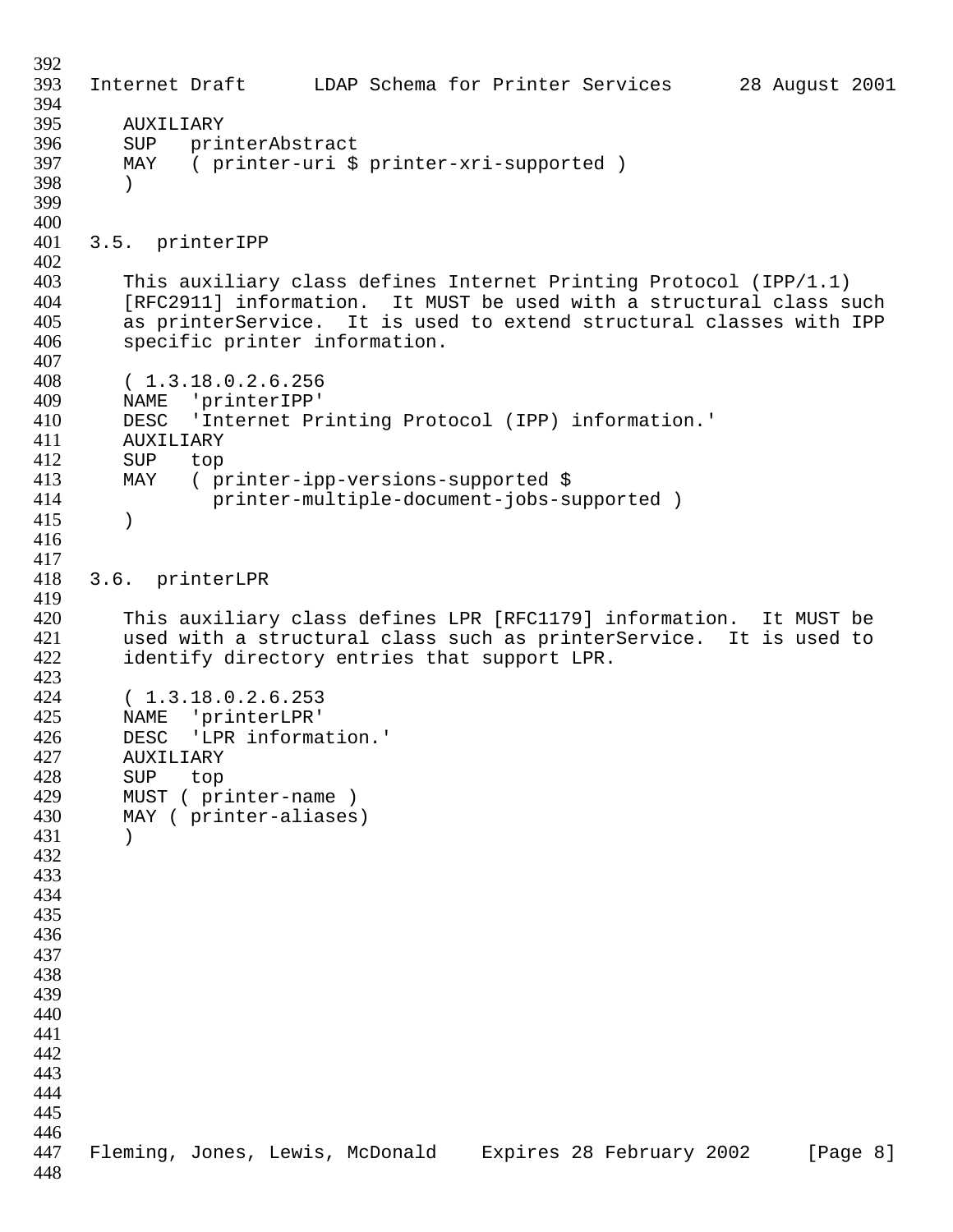| 448        |                                                                                             |                                                 |          |
|------------|---------------------------------------------------------------------------------------------|-------------------------------------------------|----------|
| 449        | Internet Draft                                                                              | LDAP Schema for Printer Services 28 August 2001 |          |
| 450        |                                                                                             |                                                 |          |
| 451        |                                                                                             |                                                 |          |
| 452        |                                                                                             |                                                 |          |
| 453        | 4. Definition of Attribute Types                                                            |                                                 |          |
| 454<br>455 |                                                                                             |                                                 |          |
| 456        | The following attribute types are referenced by the object classes<br>defined in Section 3. |                                                 |          |
| 457        |                                                                                             |                                                 |          |
| 458        | The following attribute types reference syntax OIDs defined in                              |                                                 |          |
| 459        | Section 6 of [RFC2252] (see Section 5 'Definition of Syntaxes'                              |                                                 |          |
| 460        | below).                                                                                     |                                                 |          |
| 461        |                                                                                             |                                                 |          |
| 462        | The following attribute types reference matching rule names (instead                        |                                                 |          |
| 463        | of OIDs) for clarity (see Section 6 below). Note that if the printer                        |                                                 |          |
| 464        | information is not known, the attribute value is not set (for                               |                                                 |          |
| 465        | optional attributes). In the following definitions, referenced                              |                                                 |          |
| 466        | matching rules are defined in Section 8 of [RFC2252] and/or Section 6                       |                                                 |          |
| 467        | of [X.520]. (see Section 6 'Definition of Matching Rules' below).                           |                                                 |          |
| 468<br>469 | Note: Some implementations of LDAP servers do not support some or                           |                                                 |          |
| 470        | all of the [X.520] matching rules in the EQUALITY, ORDERING, or                             |                                                 |          |
| 471        | SUBSTR clauses of attribute definitions. Administrators may wish to:                        |                                                 |          |
| 472        |                                                                                             |                                                 |          |
| 473        | 1) Omit the EQUALITY clause (or at least the 'booleanMatch', which is                       |                                                 |          |
| 474        | not defined in [RFC2252]);                                                                  |                                                 |          |
| 475        |                                                                                             |                                                 |          |
| 476        | 2) Omit the ORDERING clause (or at least the 'integerOrderingMatch',                        |                                                 |          |
| 477        | which is not defined in $[RFC2252])$ ;                                                      |                                                 |          |
| 478        |                                                                                             |                                                 |          |
| 479<br>480 | 3) Omit the SUBSTR clause.                                                                  |                                                 |          |
| 481        | The following table is a summary of the attribute names defined by                          |                                                 |          |
| 482        | this document and their corresponding names from [RFC2911].                                 |                                                 | Some     |
| 483        | attribute names described in [RFC2911] have been prefixed with                              |                                                 |          |
| 484        | 'printer-' as recommended in [RFC2926], to address the flat namespace                       |                                                 |          |
| 485        | for LDAP identifiers.                                                                       |                                                 |          |
| 486        |                                                                                             |                                                 |          |
| 487        | LDAP & SLP Printer Schema IPP Model [RFC2911]                                               |                                                 |          |
| 488        |                                                                                             |                                                 |          |
| 489        | printer-uri                                                                                 |                                                 |          |
| 490<br>491 | printer-xri-supported                                                                       | [IPP printer-uri-supported]                     |          |
| 492        |                                                                                             | [IPP uri-authentication-supported]              |          |
| 493        |                                                                                             | [IPP uri-security-supported]                    |          |
| 494        | printer-name                                                                                | printer-name                                    |          |
| 495        | printer-natural-language-configured                                                         |                                                 |          |
| 496        |                                                                                             | natural-language-configured                     |          |
| 497        | printer-location                                                                            | printer-location                                |          |
| 498        | printer-info                                                                                | printer-info                                    |          |
| 499        | printer-more-info                                                                           | printer-more-info                               |          |
| 500        | printer-make-and-model                                                                      | printer-make-and-model                          |          |
| 501<br>502 | printer-ipp-versions-supported                                                              | ipp-versions-supported                          |          |
| 503        | Fleming, Jones, Lewis, McDonald                                                             | Expires 28 February 2002                        | [Page 9] |
| 504        |                                                                                             |                                                 |          |
|            |                                                                                             |                                                 |          |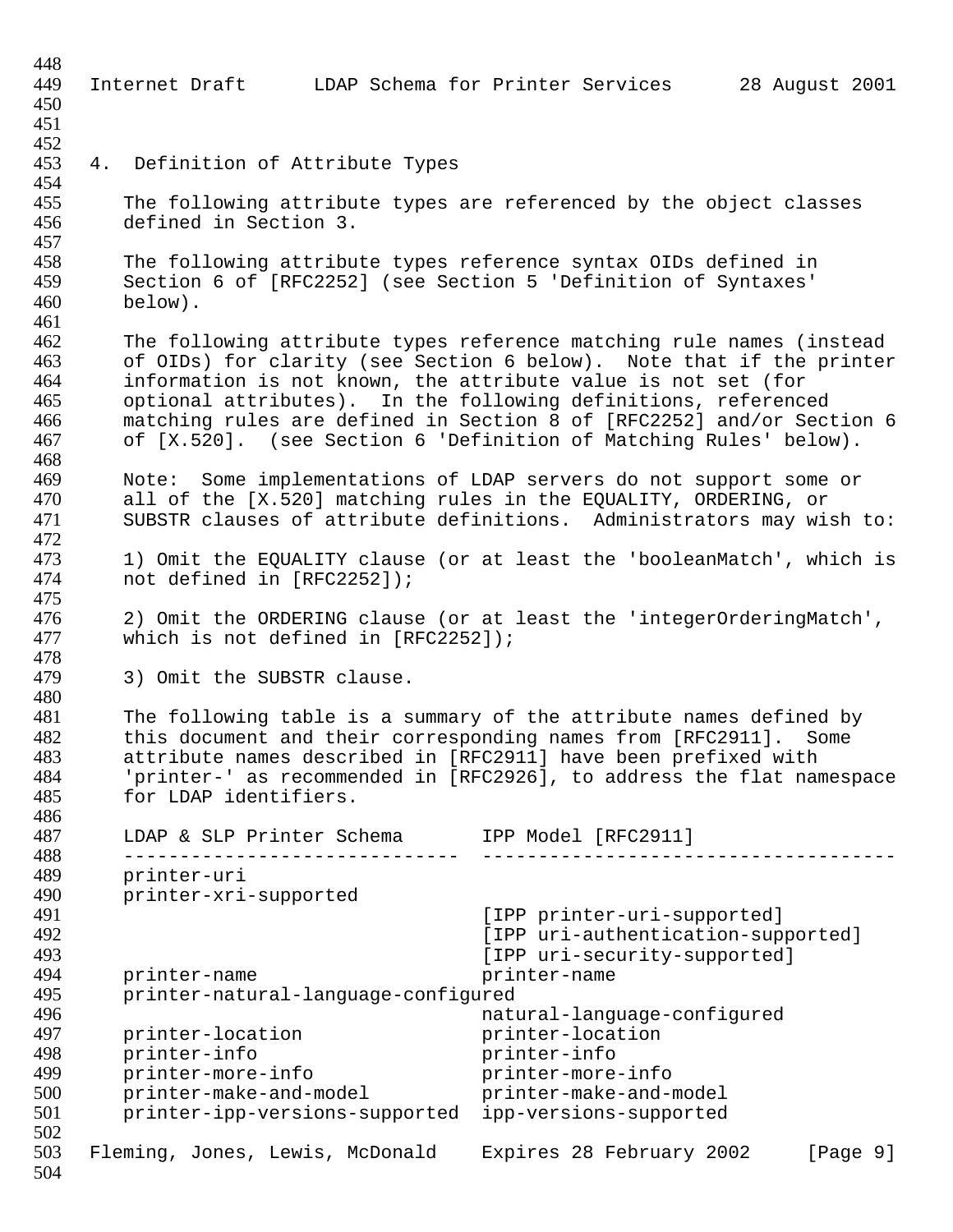```
504
505 Internet Draft LDAP Schema for Printer Services 28 August 2001
506
507 printer-multiple-document-jobs-supported 
508 multiple-document-jobs-supported 
509 printer-charset-configured charset-configured
         510 printer-charset-supported charset-supported
511 printer-generated-natural-language-supported 
512 generated-natural-language-supported
513 printer-document-format-supported 
514 document-format-supported<br>515 printer-color-supported color-supported
515 printer-color-supported color-supported<br>516 printer-compression-supported compression-supp
         516 printer-compression-supported compression-supported
517 printer-pages-per-minute pages-per-minute<br>518 printer-pages-per-minute-color pages-per-minute-color
518 printer-pages-per-minute-color<br>519 printer-finishings-supported
519 printer-finishings-supported finishings-supported
520 printer-number-up-supported number-up-supported<br>521 printer-sides-supported sides-supported
521 printer-sides-supported sides-supported<br>522 printer-media-supported media-supported
         printer-media-supported
523 printer-media-local-supported [site names from IPP media-supported]
524 printer-resolution-supported printer-resolution-supported<br>525 printer-print-quality-supported print-quality-supported
         525 printer-print-quality-supported print-quality-supported
526 printer-job-priority-supported job-priority-supported
527 printer-copies-supported copies-supported<br>528 printer-job-k-octets-supported job-k-octets-supp
528 printer-job-k-octets-supported job-k-octets-supported
529 printer-current-operator<br>530 printer-service-person
530 printer-service-person<br>531 printer-delivery-orien
531 printer-delivery-orientation-supported<br>532 printer-stacking-order-supported
532 printer-stacking-order-supported<br>533 printer-output-features-supported
533 printer-output-features-supported<br>534 printer-aliases
         534 printer-aliases
535 
536
537
538 4.1. printer-uri
539
540 Note, that for SLP registered printers, the LDAP printer-uri<br>541 attribute MUST set to the value of the registered URL of the
         attribute MUST set to the value of the registered URL of the printer.
542<br>543
543 (1.3.18.0.2.4.1140<br>544 NAME 'printer-uri'
544 NAME 'printer-uri'
         DESC 'A URI supported by this printer.
546 This URI SHOULD be used as a relative distinguished name (RDN).
                If printer-xri-supported is implemented, then this URI value
548 MUST be listed in a member value of printer-xri-supported.'
549 EQUALITY caseIgnoreMatch
550 ORDERING caseIgnoreOrderingMatch
551 SUBSTR caseIgnoreSubstringsMatch
552 SYNTAX 1.3.6.1.4.1.1466.115.121.1.15
553 SINGLE-VALUE
554 )
555
556
557
558
559 Fleming, Jones, Lewis, McDonald Expires 28 February 2002 [Page 10]
560
```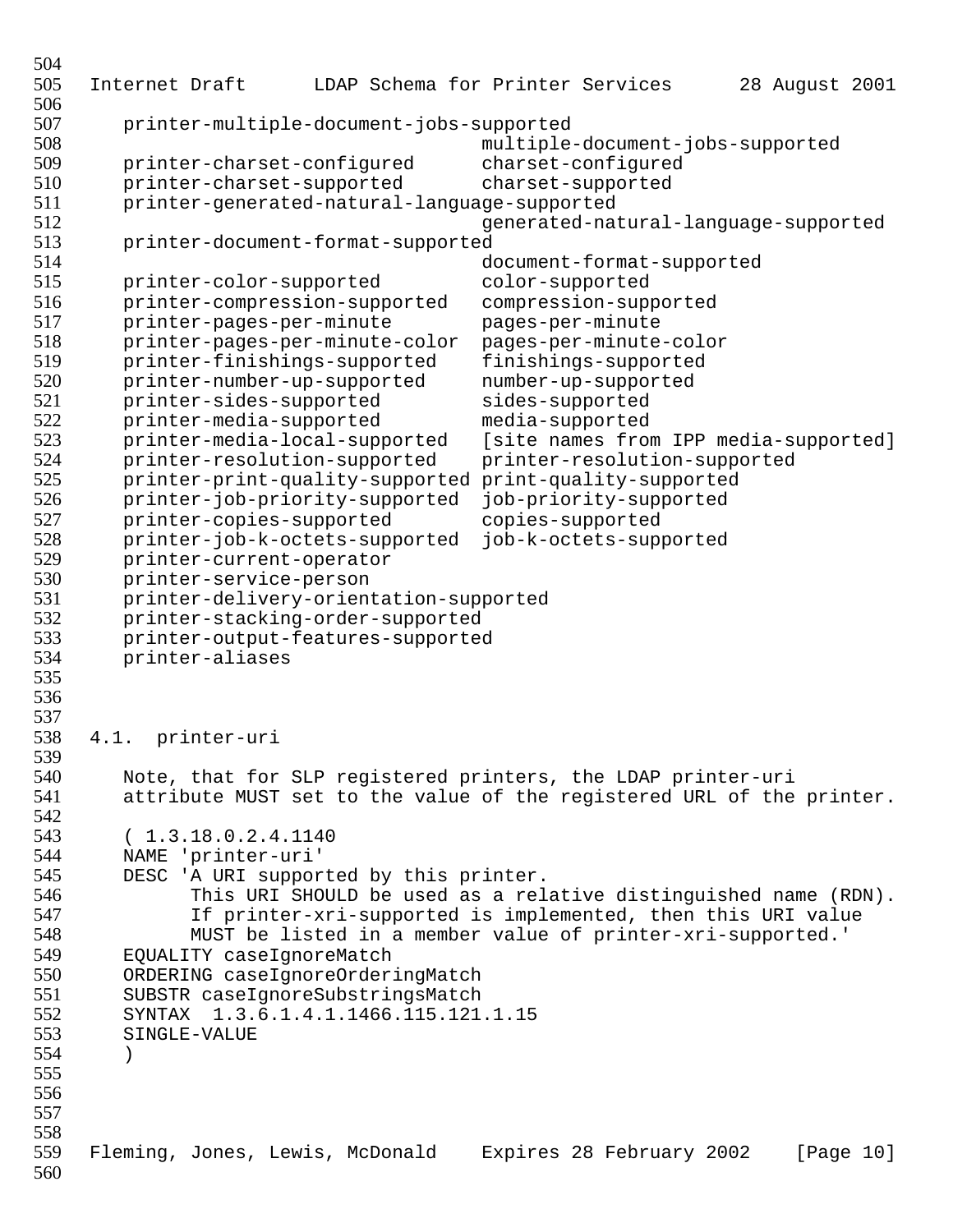```
560
561 Internet Draft LDAP Schema for Printer Services 28 August 2001
562
563
564
565 4.2. printer-xri-supported
566
567 A list of XRI (extended resource identifiers) supported by this
568 printer. Each value of this list consists of a URI (uniform resource<br>569 identifier) followed by optional authentication and security
569 identifier) followed by optional authentication and security
570 metaparameters. The keywords for URI and their metaparameters are:<br>571 metaparameters. The 'printer-uri-supported' value
571 		 'uri' == IPP 'printer-uri-supported' value<br>572 		 'auth' == IPP 'uri-authentication-supported
572 'auth' == IPP 'uri-authentication-supported' value
573 'sec' == IPP 'uri-security-supported' value
574 Legal values of the 'auth' metaparameter include<br>575 Thone' (no authentication for this URI)
575 Thone' (no authentication for this URI)<br>576 Trequesting-user-name' (from operation
576         'requesting-user-name' (from operation request)<br>577           'basic' (HTTP/1.1 Basic [RFC2617])
577 'basic' (HTTP/1.1 Basic [RFC2617])
             'digest' (HTTP/1.1 Basic, [RFC2617])
579 'certificate' (from certificate)
580 per IPP Model [3] (extensions MAY also be used). A missing 'auth'
581 metaparameter SHALL mean 'none'. Legal values of the 'sec'
582 metaparameter include 
583 'none' (no security for this URI)<br>584 'ssl3' (Netscape SSL3)
584 'ssl3' (Netscape SSL3)
585 'tls' (IETF TLS/1.0, [RFC2246])
586 per IPP Model [3] (extensions MAY also be used). A missing 'sec'
587 metaparameter SHALL mean 'none'. Each metaparameter of a list member<br>588 is delimited by '<'. For example:
588 is delimited by '<'. For example:<br>589 uri=ipp://foo.com< auth=digest
589 'uri=ipp://foo.com< auth=digest< sec=tls<' 
590 'uri=lpr://bar.com< auth=none< sec=none<'
591 Registrations MAY consolidate values for metaparameters, as in the<br>592 following example:
592 following example:<br>593 curi=ipp://foo.
              'uri=ipp://foo.com< auth=basic,digest< sec=tls,ssl3<'
594<br>595
          (1.3.18.0.2.4.1107596 MAME 'printer-xri-supported'<br>597 DESC 'The unordered list of
597 DESC 'The unordered list of XRI (extended resource identifiers)<br>598 Supported by this printer. Each member of the list consi
598 supported by this printer. Each member of the list consists of<br>599 a URI (uniform resource identifier) followed by optional
599 100 a URI (uniform resource identifier) followed by optional<br>600 100 authentication and security metaparameters.
600 authentication and security metaparameters.'
         EQUALITY caseIqnoreMatch
602 ORDERING caseIgnoreOrderingMatch
          SUBSTR caseIgnoreSubstringsMatch
604 SYNTAX 1.3.6.1.4.1.1466.115.121.1.15 
605 )
606
607
608 4.3. printer-name
609
610 The site-specific administrative name of this printer. This value of
611 this attribute SHOULD be in the language specified in
612 Terinter-natural-language-configured' (although the printer's name<br>613 MAY be in any language). This name MAY be the last part of the
         MAY be in any language). This name MAY be the last part of the
614
615 Fleming, Jones, Lewis, McDonald Expires 28 February 2002 [Page 11]
616
```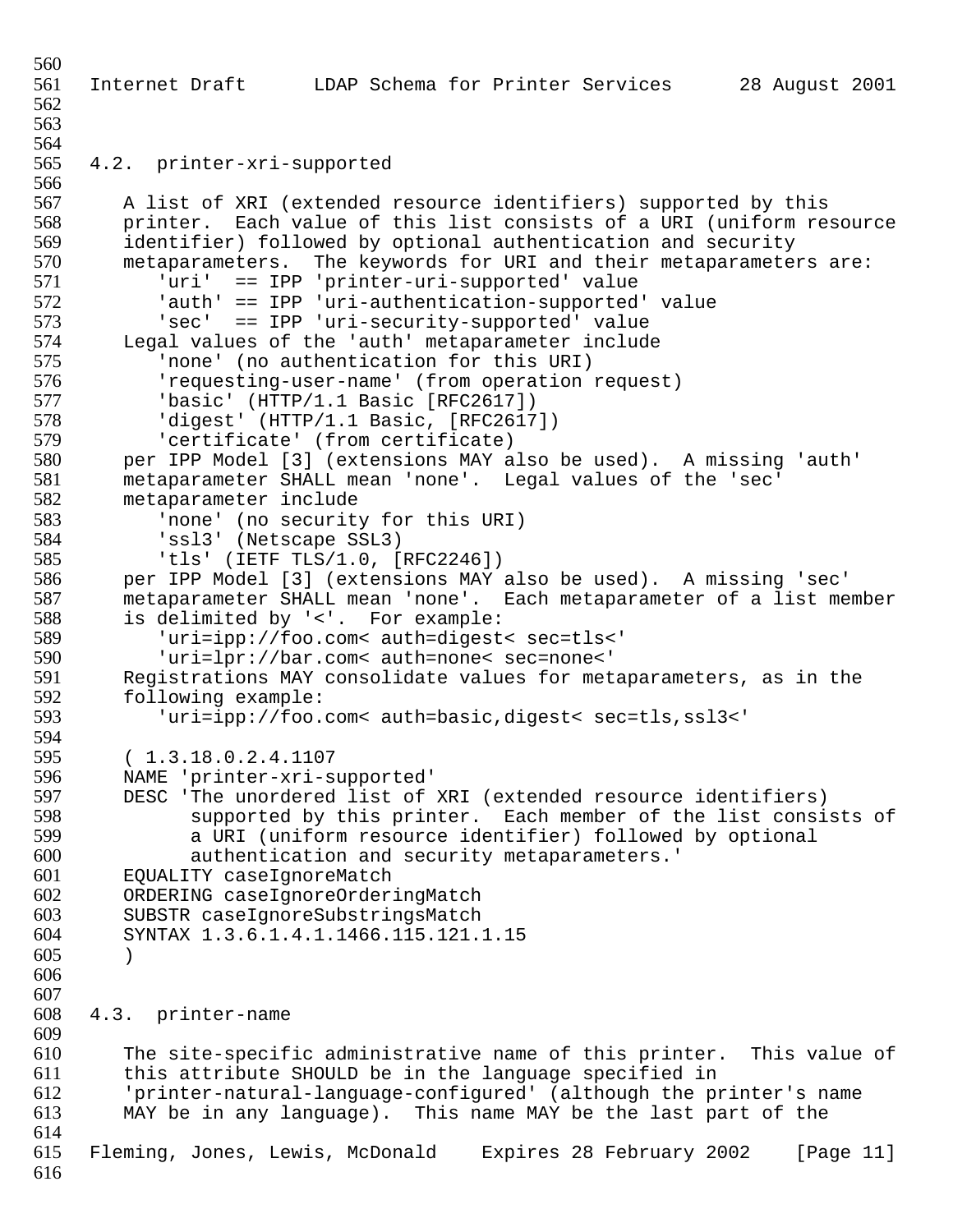```
616
617 Internet Draft LDAP Schema for Printer Services 28 August 2001
618
619 printer's URI or it MAY be completely unrelated. This name MAY
620 contain characters that are not allowed in a conventional URI (which 621 conforms to [REC2396]).
         conforms to [RFC2396]).
622<br>623
623 (1.3.18.0.2.4.1135<br>624 NAME 'printer-name'
624 NAME 'printer-name'<br>625 DESC 'The site-spec
625 DESC 'The site-specific administrative name of this printer, more<br>626 end-user friendly than a URI.'
626 end-user friendly than a URI.'<br>627 EQUALITY caseIqnoreMatch
627 EQUALITY caseIgnoreMatch
628 ORDERING caseIgnoreOrderingMatch<br>629 SUBSTR caseIgnoreSubstringsMatch
629 SUBSTR caseIgnoreSubstringsMatch<br>630 SYNTAX 1.3.6.1.4.1.1466.115.121
630 SYNTAX 1.3.6.1.4.1.1466.115.121.1.15{127} 
         SINGLE-VALUE
632 )
633
634
635 4.4. printer-natural-language-configured
636
637 ( 1.3.18.0.2.4.1119
638 NAME 'printer-natural-language-configured'
639 DESC 'The configured language in which error and status messages will
640 be generated (by default) by this printer. Also, a possible 
641 1 Language for printer string attributes set by operator, system<br>642 1 administrator, or manufacturer, Also, the (declared) language
642 administrator, or manufacturer. Also, the (declared) language 
643 of the "printer-name", "printer-location", "printer-info", and<br>644 Torinter-make-and-model" attributes of this printer. For
644 "printer-make-and-model" attributes of this printer. For 
645 example: "en-us" (US English) or "fr-fr" (French in France) 
646 Legal values of language tags conform to [RFC3066] "Tags for
               the Identification of Languages".'
648 EQUALITY caseIgnoreMatch
649 ORDERING caseIgnoreOrderingMatch<br>650 SUBSTR caseIqnoreSubstringsMatch
         SUBSTR caseIqnoreSubstringsMatch
651 SYNTAX 1.3.6.1.4.1.1466.115.121.1.15{127} 
652 SINGLE-VALUE
653 )
654
655
656 4.5. printer-location
657
658 (1.3.18.0.2.4.1136<br>659 NAME 'printer-locat
        NAME 'printer-location'
660 DESC 'Identifies the location of the printer. This could include 
661 things like: "in Room 123A", "second floor of building XYZ".'
662 EQUALITY caseIgnoreMatch
663 ORDERING caseIgnoreOrderingMatch
664 SUBSTR caseIgnoreSubstringsMatch
665 SYNTAX 1.3.6.1.4.1.1466.115.121.1.15{127} 
666 SINGLE-VALUE
667 )
668
669
670
671 Fleming, Jones, Lewis, McDonald Expires 28 February 2002 [Page 12]
672
```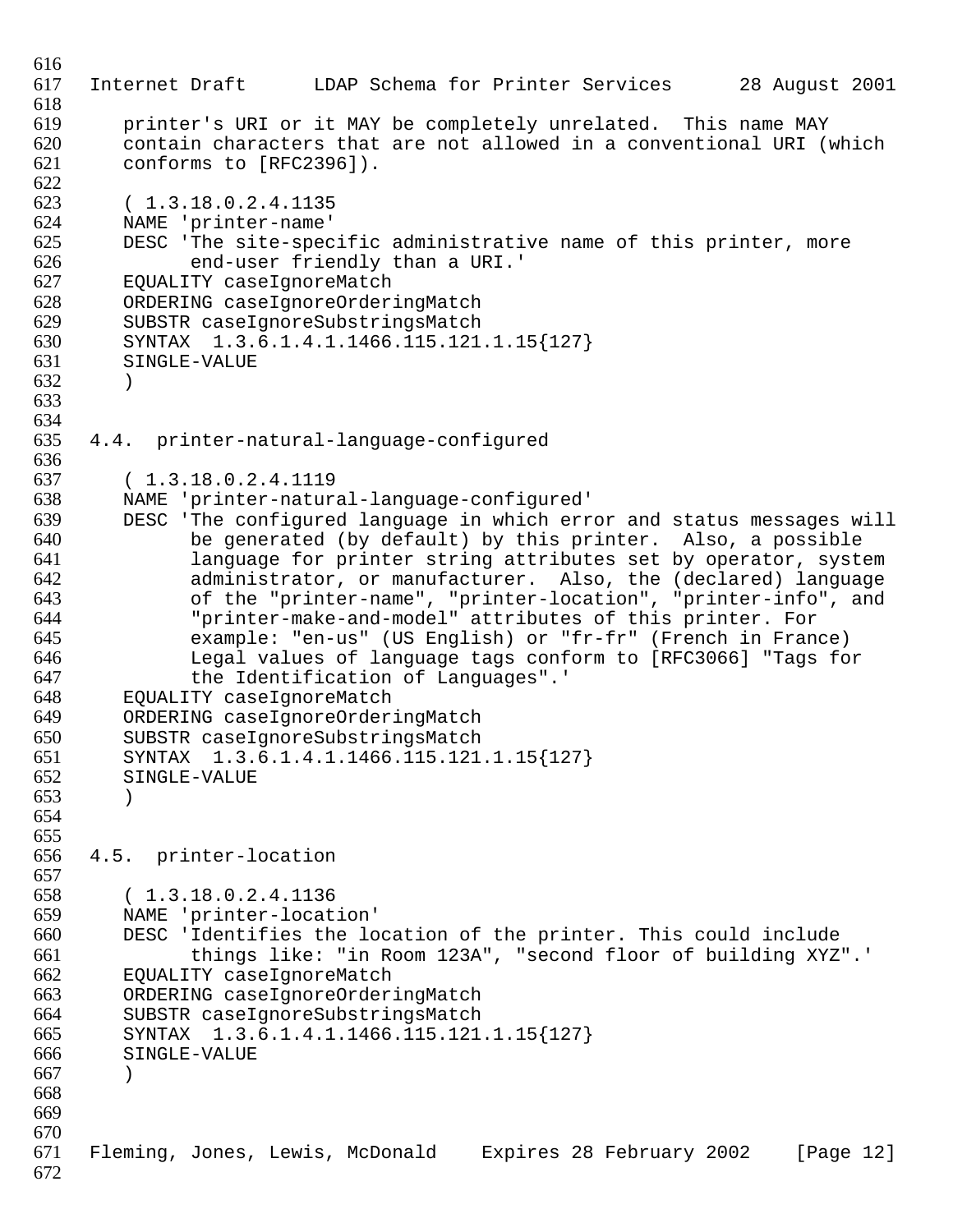Internet Draft LDAP Schema for Printer Services 28 August 2001 4.6. printer-info 679 (1.3.18.0.2.4.1139<br>680 NAME 'printer-info' NAME 'printer-info' DESC 'Identifies the descriptive information about this printer. This could include things like: "This printer can be used for printing color transparencies for HR presentations", or "Out of courtesy for others, please print only small  $(1-5$  page) jobs 685 at this printer", or even "This printer is going away on July<br>686 1. 1997. please find a new printer".' 1, 1997, please find a new printer".' EQUALITY caseIqnoreMatch 688 ORDERING caseIgnoreOrderingMatch<br>689 SUBSTR caseIqnoreSubstringsMatch 689 SUBSTR caseIgnoreSubstringsMatch<br>690 SYNTAX 1.3.6.1.4.1.1466.115.121 SYNTAX 1.3.6.1.4.1.1466.115.121.1.15{127} SINGLE-VALUE ) 4.7. printer-more-info 697 (1.3.18.0.2.4.1134)<br>698 NAME 'printer-more- NAME 'printer-more-info' 699 DESC 'A URI used to obtain more information about this specific<br>700 0 100 printer. For example, this could be an HTTP type URI 700 **12 printer.** For example, this could be an HTTP type URI<br>701 **12 Feature Contring an HTML** page accessible to a Web Browser. referencing an HTML page accessible to a Web Browser. The 702 information obtained from this URI is intended for end user<br>703 consumption.' consumption.' 704 EQUALITY caseIgnoreMatch<br>705 ORDERING caseIgnoreOrder: 705 ORDERING caseIgnoreOrderingMatch<br>706 SUBSTR caseIqnoreSubstringsMatch 706 SUBSTR caseIgnoreSubstringsMatch<br>707 SYNTAX 1.3.6.1.4.1.1466.115.121 SYNTAX 1.3.6.1.4.1.1466.115.121.1.15 SINGLE-VALUE ) 4.8. printer-make-and-model 714 (1.3.18.0.2.4.1138)<br>715 NAME 'printer-make-NAME 'printer-make-and-model' 716 DESC 'Identifies the make and model of the device. The device<br>717 manufacturer MAY initially populate this attribute. manufacturer MAY initially populate this attribute.' EQUALITY caseIgnoreMatch ORDERING caseIgnoreOrderingMatch SUBSTR caseIgnoreSubstringsMatch SYNTAX 1.3.6.1.4.1.1466.115.121.1.15{127} SINGLE-VALUE ) Fleming, Jones, Lewis, McDonald Expires 28 February 2002 [Page 13]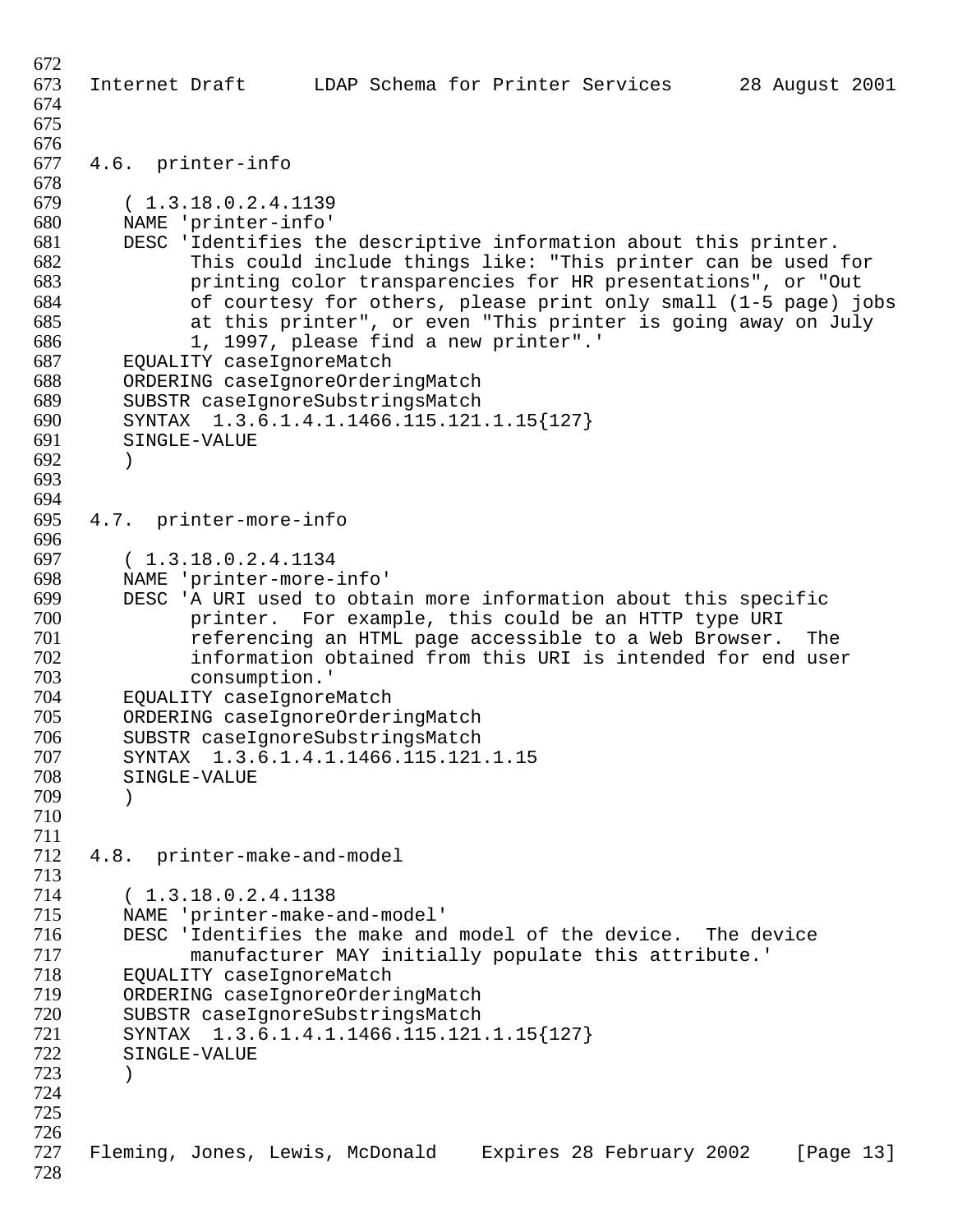```
728
729 Internet Draft LDAP Schema for Printer Services 28 August 2001
730
731
732
     4.9. printer-ipp-versions-supported
734
735 ( 1.3.18.0.2.4.1133
736 NAME 'printer-ipp-versions-supported'
737 DESC 'Identifies the IPP protocol version(s) that this printer<br>738 Supports, including major and minor versions, i.e., the
738 supports, including major and minor versions, i.e., the version<br>739 humbers for which this Printer implementation meets the
739 139 numbers for which this Printer implementation meets the<br>740 11 conformance requirements.'
740 conformance requirements.'<br>741 EQUALITY caseIqnoreMatch
741 EQUALITY caseIgnoreMatch<br>742 ORDERING caseIqnoreOrder:
742 ORDERING caseIgnoreOrderingMatch<br>743 SUBSTR caseIgnoreSubstringsMatch
743 SUBSTR caseIgnoreSubstringsMatch<br>744 SYNTAX 1.3.6.1.4.1.1466.115.121
         744 SYNTAX 1.3.6.1.4.1.1466.115.121.1.15{127} 
745 )
746
747
748 4.10. printer-multiple-document-jobs-supported
749
750 ( 1.3.18.0.2.4.1132
751 NAME 'printer-multiple-document-jobs-supported'
752 DESC 'Indicates whether or not the printer supports more than one<br>753 document per job, i.e., more than one Send-Document or
753 document per job, i.e., more than one Send-Document or 
754 Send-Data operation with document data.'
755 EQUALITY booleanMatch<br>756 SYNTAX 1.3.6.1.4.1.14
756 SYNTAX 1.3.6.1.4.1.1466.115.121.1.7 
         SINGLE-VALUE
758 )
759
760
761 4.11. printer-charset-configured
762
763 ( 1.3.18.0.2.4.1109
764 NAME 'printer-charset-configured'
765 DESC 'The configured charset in which error and status messages will 
766 be generated (by default) by this printer. Also, a possible 
767 charset for printer string attributes set by operator, system<br>768 cadministrator, or manufacturer. For example: "utf-8" (ISO
768 administrator, or manufacturer. For example: "utf-8" (ISO 
               769 10646/Unicode) or "iso-8859-1" (Latin1). Legal values are 
770 defined by the IANA Registry of Coded Character Sets and the 
771 "(preferred MIME name)" SHALL be used as the tag. For 
               coherence with IPP Model, charset tags in this attribute SHALL
773 be lowercase normalized. This attribute SHOULD be static (time
               of registration) and SHOULD NOT be dynamically refreshed
775 (subsequently).'
776 EQUALITY caseIgnoreMatch
777 SYNTAX 1.3.6.1.4.1.1466.115.121.1.15{63} 
         SINGLE-VALUE
779 )
780
781
782
783 Fleming, Jones, Lewis, McDonald Expires 28 February 2002 [Page 14]
784
```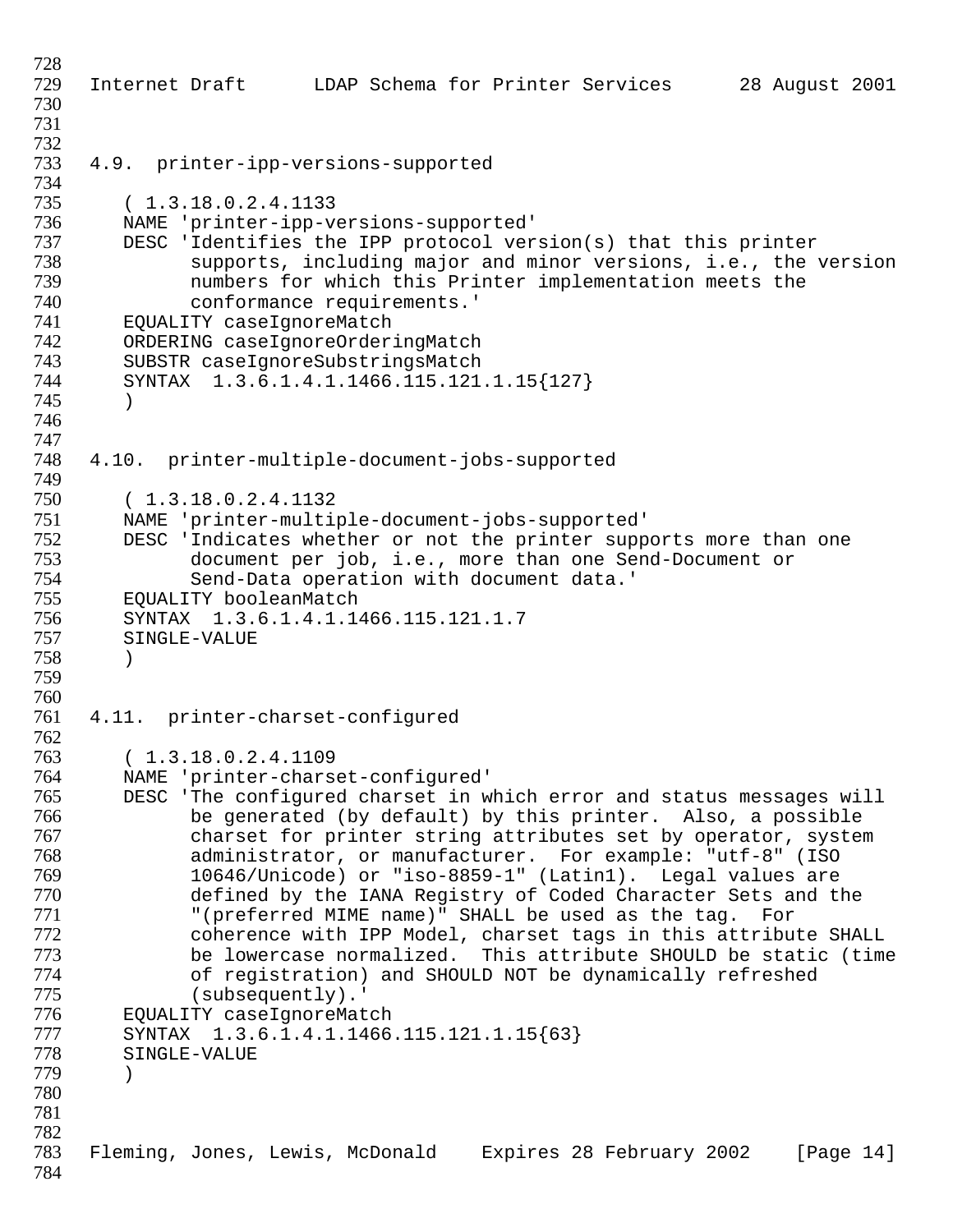Internet Draft LDAP Schema for Printer Services 28 August 2001 4.12. printer-charset-supported 791 (1.3.18.0.2.4.1131)<br>792 MAME 'printer-chars 792 NAME 'printer-charset-supported'<br>793 DESC 'Identifies the set of char 793 DESC 'Identifies the set of charsets supported for attribute type<br>794 values of type Directory String for this directory entry. I values of type Directory String for this directory entry. For example: "utf-8" (ISO 10646/Unicode) or "iso-8859-1" (Latin1). 796 Legal values are defined by the IANA Registry of Coded<br>797 Character Sets and the preferred MIME name.' Character Sets and the preferred MIME name.' 798 EQUALITY caseIgnoreMatch<br>799 SYNTAX 1.3.6.1.4.1.1466 SYNTAX 1.3.6.1.4.1.1466.115.121.1.15{63} ) 4.13. printer-generated-natural-language-supported ( 1.3.18.0.2.4.1137 NAME 'printer-generated-natural-language-supported' DESC 'Identifies the natural language(s) supported for this directory entry. For example: "en-us" (US English) or "fr-fr" (French in 809 France). Legal values conform to [RFC3066], Tags for the 810 810 1dentification of Languages.'<br>811 EOUALITY caseIgnoreMatch 811 EQUALITY caseIgnoreMatch<br>812 ORDERING caseIgnoreOrder: 812 ORDERING caseIgnoreOrderingMatch<br>813 SUBSTR caseIgnoreSubstringsMatch 813 SUBSTR caseIgnoreSubstringsMatch<br>814 SYNTAX 1.3.6.1.4.1.1466.115.121 SYNTAX 1.3.6.1.4.1.1466.115.121.1.15{63} ) 4.14. printer-document-format-supported 820 (1.3.18.0.2.4.1130<br>821 MAME 'printer-docume 821 MAME 'printer-document-format-supported'<br>822 DESC 'The possible document formats in w 822 DESC 'The possible document formats in which data may be interpreted<br>823 and printed by this printer. Legal values are MIME types come 823 and printed by this printer. Legal values are MIME types come<br>824 from the IANA Registry of Internet Media Types.' 824 from the IANA Registry of Internet Media Types.'<br>825 EOUALITY caseIgnoreMatch EQUALITY caseIqnoreMatch SYNTAX 1.3.6.1.4.1.1466.115.121.1.15{127} ) 4.15. printer-color-supported ( 1.3.18.0.2.4.1129 833 MAME 'printer-color-supported'<br>834 DESC 'Indicates whether this p DESC 'Indicates whether this printer is capable of any type of color printing at all, including highlight color.' 836 EQUALITY booleanMatch<br>837 SYNTAX 1.3.6.1.4.1.1 SYNTAX 1.3.6.1.4.1.1466.115.121.1.7 Fleming, Jones, Lewis, McDonald Expires 28 February 2002 [Page 15]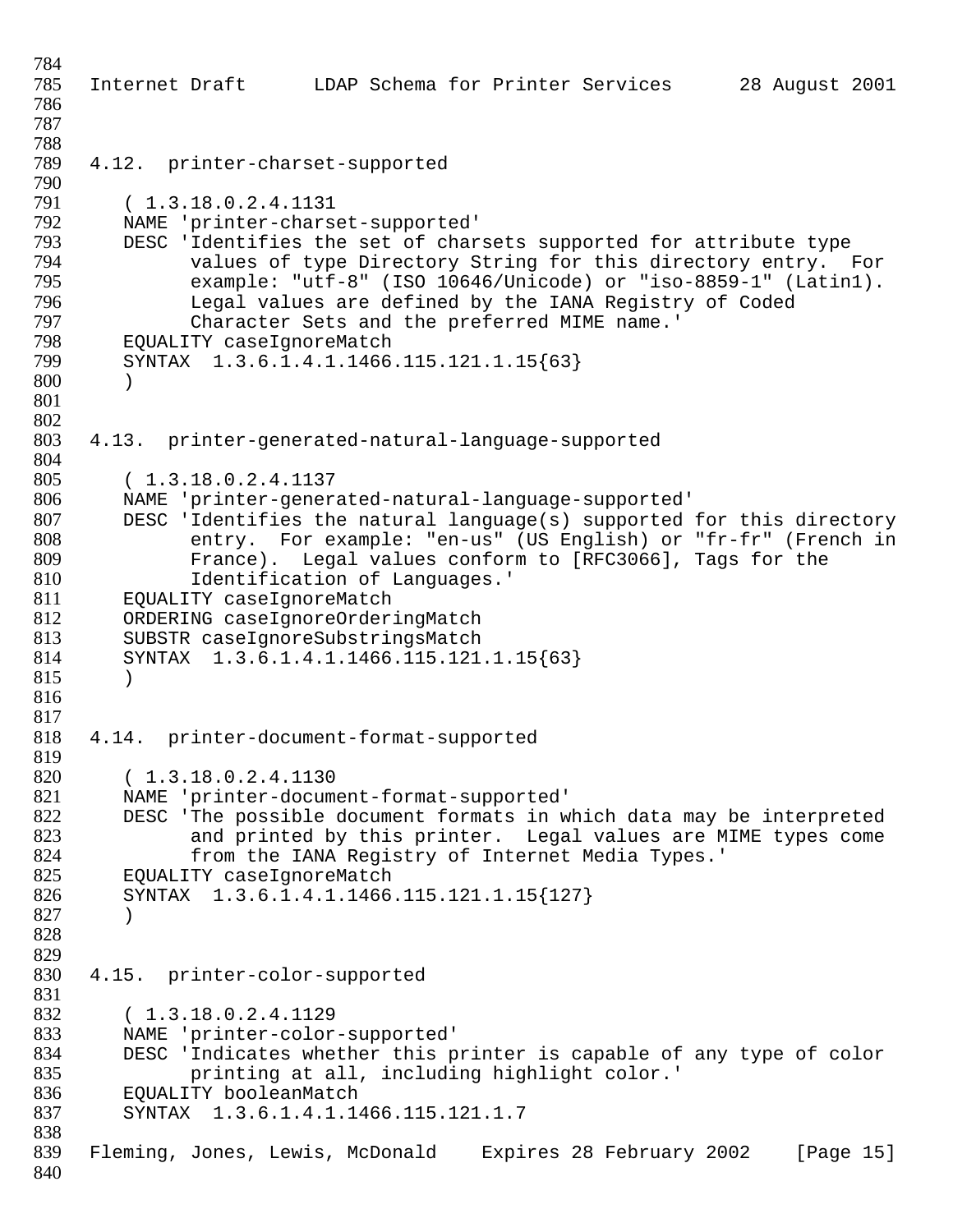Internet Draft LDAP Schema for Printer Services 28 August 2001 SINGLE-VALUE ) 4.16. printer-compression-supported 849 (1.3.18.0.2.4.1128<br>850 NAME 'printer-compre NAME 'printer-compression-supported' 851 DESC 'Compression algorithms supported by this printer. For example:<br>852 Teflate, qzip". Legal values include; "none", "deflate" "deflate, gzip". Legal values include; "none", "deflate" (public domain ZIP), "gzip" (GNU ZIP), "compress" (UNIX).' 854 EQUALITY caseIgnoreMatch<br>855 SYNTAX 1.3.6.1.4.1.1466 SYNTAX 1.3.6.1.4.1.1466.115.121.1.15{255} ) 4.17. printer-pages-per-minute ( 1.3.18.0.2.4.1127 NAME 'printer-pages-per-minute' DESC 'The nominal number of pages per minute which may be output by 864 this printer (e.g., a simplex or black-and-white printer). This attribute is informative, NOT a service guarantee. 866 Typically, it is the value used in marketing literature to<br>867 describe this printer.' 867 describe this printer.'<br>868 EQUALITY integerMatch EOUALITY integerMatch 869 ORDERING integerOrderingMatch<br>870 SYNTAX 1.3.6.1.4.1.1466.115. 870 SYNTAX 1.3.6.1.4.1.1466.115.121.1.27<br>871 SINGLE-VALUE SINGLE-VALUE ) 4.18. printer-pages-per-minute-color 877 (1.3.18.0.2.4.1126<br>878 MAME 'printer-pages NAME 'printer-pages-per-minute-color' 879 DESC 'The nominal number of color pages per minute which may be<br>880 output by this printer (e.g., a simplex or color printer) 880 output by this printer (e.g., a simplex or color printer).<br>881 This attribute is informative, NOT a service quarantee. This attribute is informative, NOT a service guarantee. Typically, it is the value used in marketing literature to describe this printer.' EQUALITY integerMatch ORDERING integerOrderingMatch SYNTAX 1.3.6.1.4.1.1466.115.121.1.27 SINGLE-VALUE ) Fleming, Jones, Lewis, McDonald Expires 28 February 2002 [Page 16]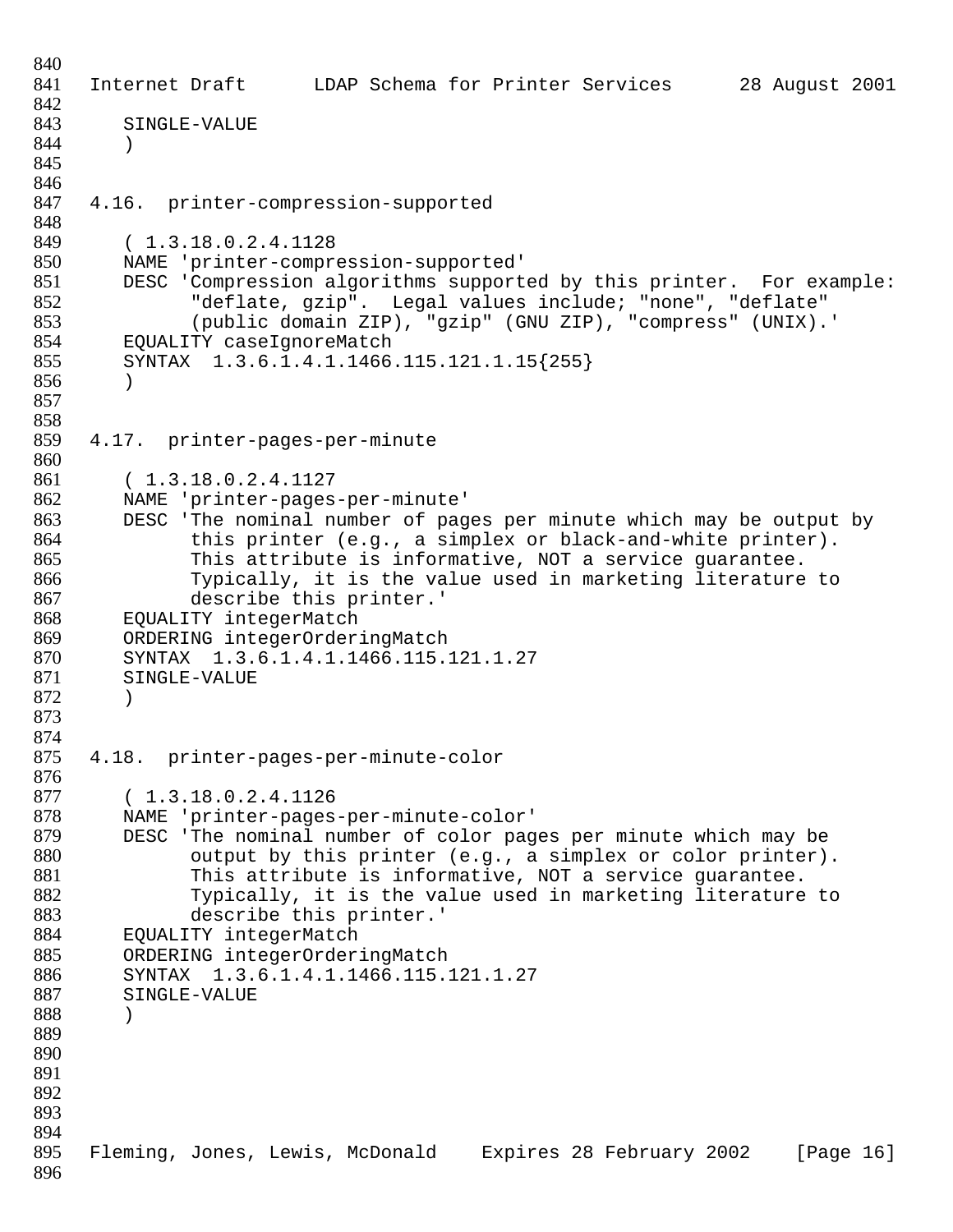896 897 Internet Draft LDAP Schema for Printer Services 28 August 2001 898 899 900<br>901 4.19. printer-finishings-supported 902 903 (1.3.18.0.2.4.1125)<br>904 MAME 'printer-finis! 904 NAME 'printer-finishings-supported'<br>905 DESC 'The possible finishing operat 905 DESC 'The possible finishing operations supported by this printer.<br>906 Legal values include; "none", "staple", "punch", "cover", 906 Legal values include; "none", "staple", "punch", "cover", 907 "bind", "saddle-stitch", "edge-stitch", "staple-top-left",<br>908 "staple-bottom-left", "staple-top-right", 908 "staple-bottom-left", "staple-top-right", 909 "staple-bottom-right", "edge-stitch-left", "edge-stitch-top", 910 "edge-stitch-right", "edge-stitch-bottom", "staple-dual-left", 911 "staple-dual-top", "staple-dual-right", "staple-dual-bottom".' 912 EQUALITY caseIgnoreMatch<br>913 SUBSTR caseIqnoreSubstrin 913 SUBSTR caseIgnoreSubstringsMatch<br>914 SYNTAX 1.3.6.1.4.1.1466.115.121. SYNTAX 1.3.6.1.4.1.1466.115.121.1.15{255} 915 ) 916 917 918 4.20. printer-number-up-supported 919 920 (1.3.18.0.2.4.1124)<br>921 MAME 'printer-number 921 MAME 'printer-number-up-supported'<br>922 DESC 'The possible numbers of prin 922 DESC 'The possible numbers of print-stream pages to impose upon a<br>923 Single side of an instance of a selected medium. Legal value 923 single side of an instance of a selected medium. Legal values<br>924 finclude: 1, 2, and 4. Implementations may support other 924 include; 1, 2, and 4. Implementations may support other<br>925 values.' 925 values.'<br>926 EOUALITY integ 926 EQUALITY integerMatch<br>927 ORDERING integerOrder: 927 ORDERING integerOrderingMatch<br>928 SYNTAX 1.3.6.1.4.1.1466.115. 928 SYNTAX 1.3.6.1.4.1.1466.115.121.1.27 929 ) 930 931 932 4.21. printer-sides-supported 933<br>934 934 (1.3.18.0.2.4.1123<br>935 NAME 'printer-sides 935 NAME 'printer-sides-supported'<br>936 DESC 'The number of impression 936 DESC 'The number of impression sides (one or two) and the two-sided impression rotations supported by this printer. Legal values 938 include; "one-sided", "two-sided-long-edge", 939 "two-sided-short-edge".' 940 EQUALITY caseIgnoreMatch 941 SYNTAX 1.3.6.1.4.1.1466.115.121.1.15{127} 942 ) 943 944 945 4.22. printer-media-supported 946 947 ( 1.3.18.0.2.4.1122 948 MAME 'printer-media-supported'<br>949 DESC 'The standard names/types DESC 'The standard names/types/sizes (and optional color suffixes) of 950 951 Fleming, Jones, Lewis, McDonald Expires 28 February 2002 [Page 17] 952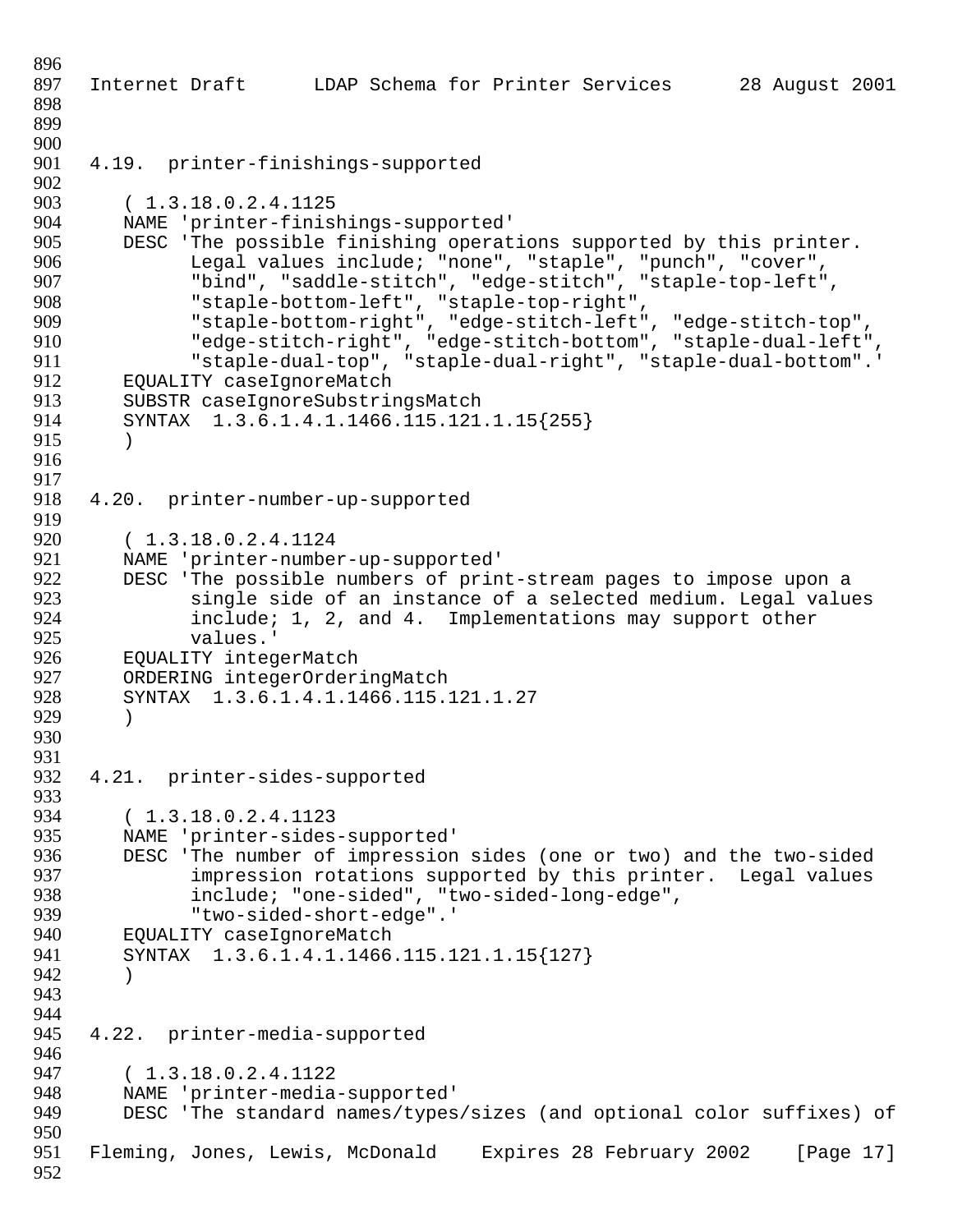```
952
953 Internet Draft LDAP Schema for Printer Services 28 August 2001
954
955 the media supported by this printer. For example: "iso-a4",<br>956           "envelope", or "na-letter-white". Legal values conform to
956 Tenvelope", or "na-letter-white". Legal values conform to ISO<br>957 10175, Document Printing Application (DPA), and any IANA
957 10175, Document Printing Application (DPA), and any IANA<br>958                  registered extensions.'
958 registered extensions.'
959 EQUALITY caseIgnoreMatch<br>960 SYNTAX 1.3.6.1.4.1.1466
          960 SYNTAX 1.3.6.1.4.1.1466.115.121.1.15{255} 
961 )
962
963
964 4.23. printer-media-local-supported
965
966 (1.3.18.0.2.4.1117<br>967 NAME 'printer-media
967 MAME 'printer-media-local-supported'<br>968 DESC 'Site-specific names of media s
968 DESC 'Site-specific names of media supported by this printer, in the<br>969 1anquage in "printer-natural-language-configured".
969 language in "printer-natural-language-configured". 
                 For example: "purchasing-form" (site-specific name) as opposed
971 to (in "printer-media-supported"): "na-letter" (standard
972 keyword from ISO 10175).'<br>973 EOUALITY caseIgnoreMatch
973 EQUALITY caseIgnoreMatch<br>974 SUBSTR caseIgnoreSubstrin
          SUBSTR caseIgnoreSubstringsMatch
975 SYNTAX 1.3.6.1.4.1.1466.115.121.1.15{255} 
976 )
977
978
979 4.24. printer-resolution-supported
980
981 (1.3.18.0.2.4.1121)<br>982 NAME 'printer-resolu
982 NAME 'printer-resolution-supported'<br>983 DESC 'List of resolutions supported
983 DESC 'List of resolutions supported for printing documents by this 
984 printer. Each resolution value is a string with 3 fields:<br>985 1) Cross feed direction resolution (positive integer), 2)
985 1) Cross feed direction resolution (positive integer), 2) Feed<br>986 311 direction resolution (positive integer), 3) Resolution unit.
986 direction resolution (positive integer), 3) Resolution unit. 
987 Legal values are "dpi" (dots per inch) and "dpcm" (dots per 
988 centimeter). Each resolution field is delimited by ">". For 
989 example: "300> 300> dpi>".'
990 EQUALITY caseIgnoreMatch<br>991 SUBSTR caseIgnoreSubstrii
991 SUBSTR caseIgnoreSubstringsMatch<br>992 SYNTAX 1.3.6.1.4.1.1466.115.121.
          SYNTAX 1.3.6.1.4.1.1466.115.121.1.15{255}
993 )
994
995
996 4.25. printer-print-quality-supported
997
998 ( 1.3.18.0.2.4.1120
999 NAME 'printer-print-quality-supported'
1000 DESC 'List of print qualities supported for printing documents on 
1001 this printer. For example: "draft, normal". Legal values
1002 include; "unknown", "draft", "normal", "high".'
1003 EQUALITY caseIgnoreMatch
1004 SYNTAX 1.3.6.1.4.1.1466.115.121.1.15{127} 
1005 )
1006
1007 Fleming, Jones, Lewis, McDonald Expires 28 February 2002 [Page 18]
1008
```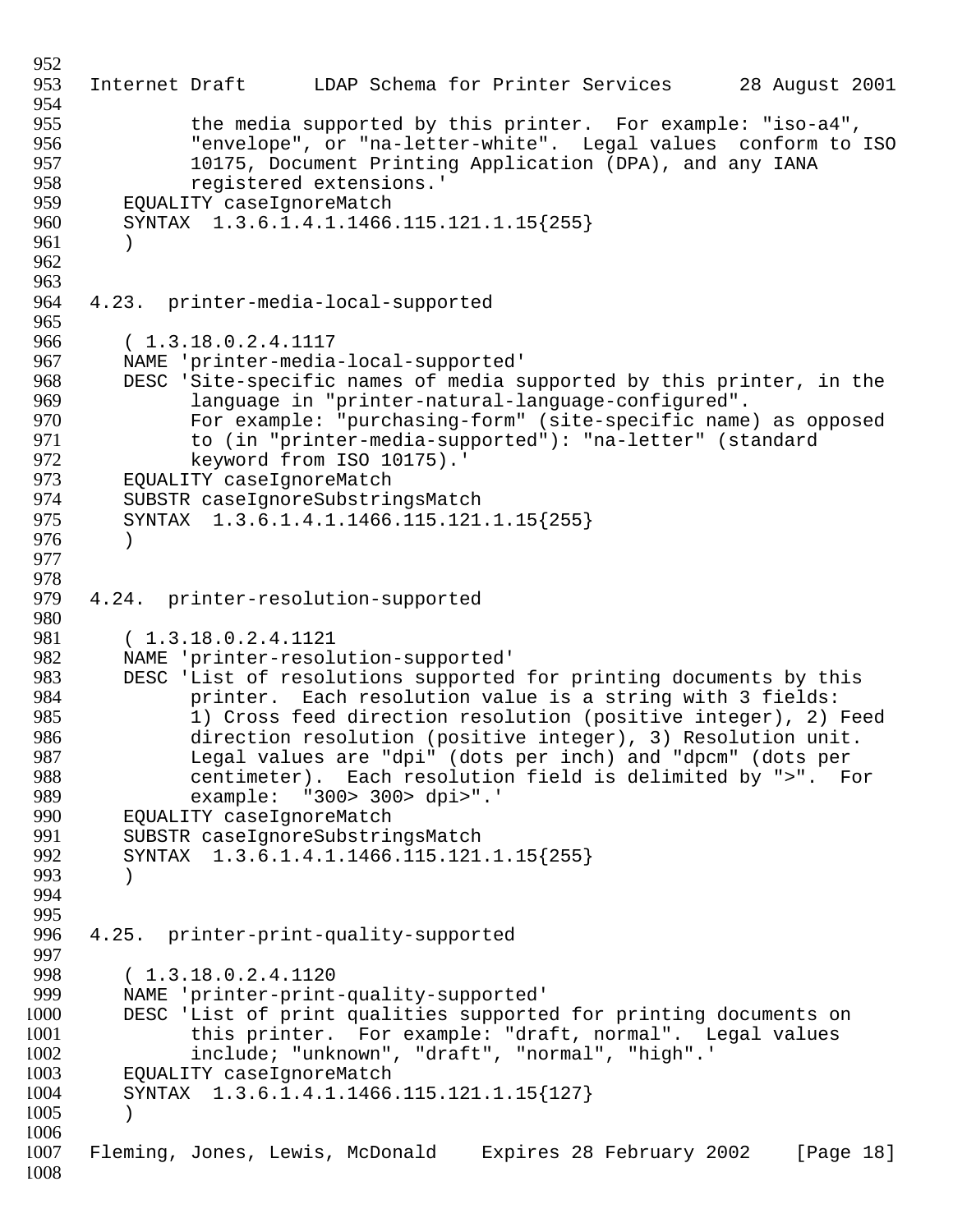```
1008
1009 Internet Draft LDAP Schema for Printer Services 28 August 2001
1010
1011
1012
1013 4.26. printer-job-priority-supported
1014
1015 (1.3.18.0.2.4.1110<br>1016 NAME 'printer-job-py
1016 MAME 'printer-job-priority-supported'<br>1017 DESC 'Indicates the number of job pri
          DESC 'Indicates the number of job priority levels supported. An IPP
1018 conformant printer which supports job priority must always<br>1019              support a full range of priorities from "1" to "100" (to en
1019 Support a full range of priorities from "1" to "100" (to ensure<br>1020 Sonsistent behavior), therefore this attribute describes the
                  consistent behavior), therefore this attribute describes the
1021 The "granularity". Legal values of this attribute are from "1" to 10221022 "100".<br>1023 EOUALITY inte
          EQUALITY integerMatch
1024 ORDERING integerOrderingMatch<br>1025 SYNTAX 1.3.6.1.4.1.1466.115.
1025 SYNTAX 1.3.6.1.4.1.1466.115.121.1.27<br>1026 SINGLE-VALUE
          SINGLE-VALUE
1027 )
1028
1029
1030 4.27. printer-copies-supported
1031
1032 (1.3.18.0.2.4.1118<br>1033 MAME 'printer-copie
          NAME 'printer-copies-supported'
1034 DESC 'The maximum number of copies of a document that may be printed<br>1035 as a single job. A value of "0" indicates no maximum limit. I
1035 as a single job. A value of "0" indicates no maximum limit. A 10361036 value of "-1" indicates unknown.<br>1037      EOUALITY integerMatch
1037 EQUALITY integerMatch<br>1038 ORDERING integerOrder:
1038 ORDERING integerOrderingMatch<br>1039 SYNTAX 1.3.6.1.4.1.1466.115.
          SYNTAX 1.3.6.1.4.1.1466.115.121.1.27
1040 SINGLE-VALUE
1041 )
1042
1043
1044 4.28. printer-job-k-octets-supported
1045
1046 (1.3.18.0.2.4.1111<br>1047 NAME 'printer-job-k
1047 NAME 'printer-job-k-octets-supported'
1048 DESC 'The maximum size in kilobytes (1,024 octets actually) incoming 
                 print job that this printer will accept. A value of "0"
1050 indicates no maximum limit. A value of "-1" indicates 
                 unknown.'
1052 EQUALITY integerMatch
1053 ORDERING integerOrderingMatch
1054 SYNTAX 1.3.6.1.4.1.1466.115.121.1.27 
1055 SINGLE-VALUE
1056 )
1057
1058
1059
1060
1061
1062
1063 Fleming, Jones, Lewis, McDonald Expires 28 February 2002 [Page 19]
1064
```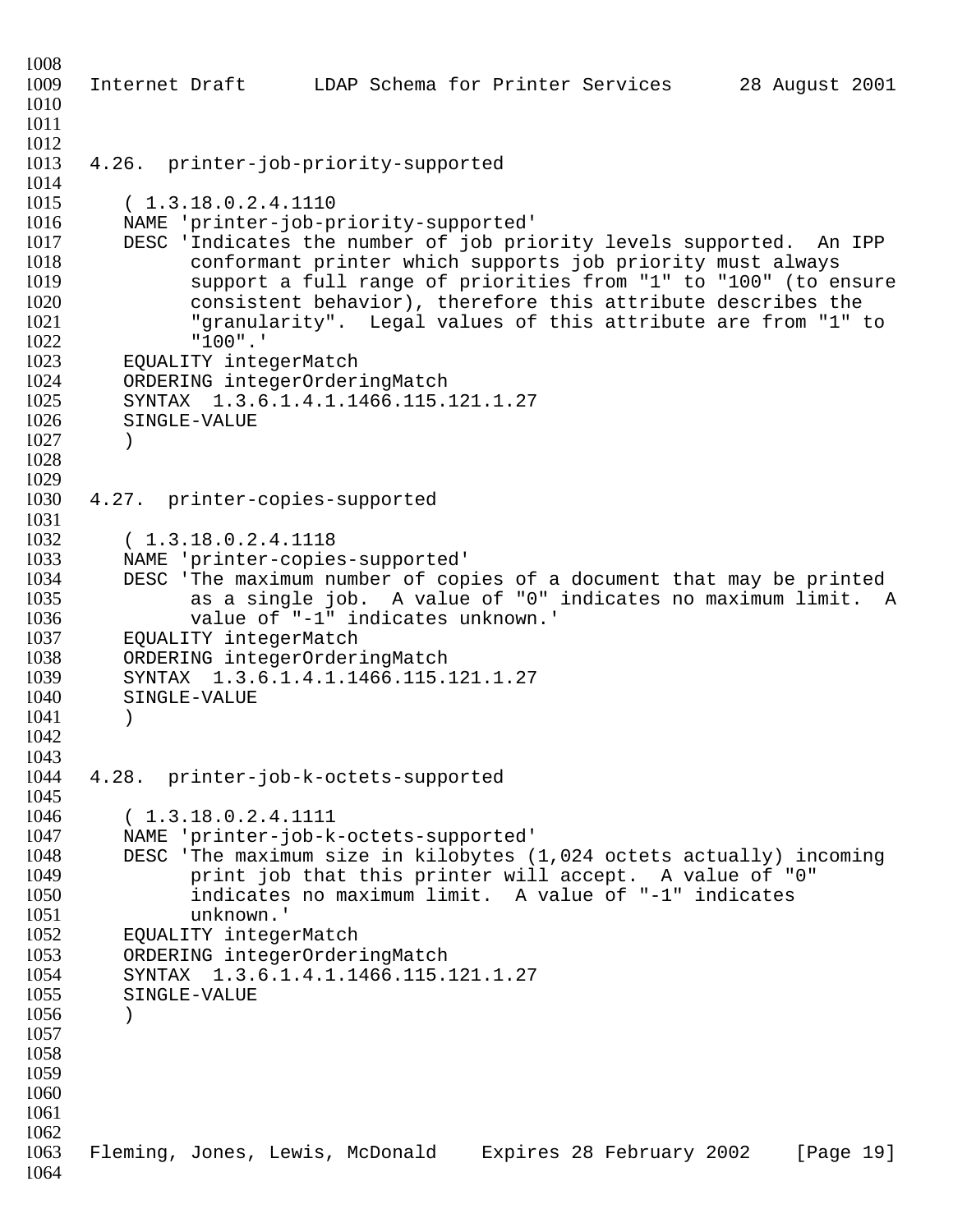Internet Draft LDAP Schema for Printer Services 28 August 2001 4.29. printer-current-operator 1071 (1.3.18.0.2.4.1112<br>1072 NAME 'printer-curre! 1072 NAME 'printer-current-operator'<br>1073 DESC 'The name of the current h 1073 DESC 'The name of the current human operator responsible for<br>1074 operating this printer. It is suggested that this str. 1074 operating this printer. It is suggested that this string<br>1075 include information that would enable other humans to rea 1075 include information that would enable other humans to reach the<br>1076 operator, such as a phone number.' 1076 operator, such as a phone number.'<br>1077 EOUALITY caseIgnoreMatch EQUALITY caseIgnoreMatch 1078 ORDERING caseIgnoreOrderingMatch<br>1079 SUBSTR caseIgnoreSubstringsMatch SUBSTR caseIqnoreSubstringsMatch 1080 SYNTAX 1.3.6.1.4.1.1466.115.121.1.15{127}<br>1081 SINGLE-VALUE SINGLE-VALUE ) 4.30. printer-service-person ( 1.3.18.0.2.4.1113 NAME 'printer-service-person' 1089 DESC 'The name of the current human service person responsible for<br>1090 Servicing this printer. It is suggested that this string servicing this printer. It is suggested that this string 1091 include information that would enable other humans to reach the<br>1092 service person, such as a phone number.' 1092 service person, such as a phone number.'<br>1093 EOUALITY caseIqnoreMatch 1093 EQUALITY caseIgnoreMatch<br>1094 ORDERING caseIgnoreOrder: 1094 ORDERING caseIgnoreOrderingMatch<br>1095 SUBSTR caseIgnoreSubstringsMatch SUBSTR caseIqnoreSubstringsMatch SYNTAX 1.3.6.1.4.1.1466.115.121.1.15{127} SINGLE-VALUE ) 4.31. printer-delivery-orientation-supported 1103 (1.3.18.0.2.4.1114<br>1104 NAME 'printer-delive NAME 'printer-delivery-orientation-supported' DESC 'The possible delivery orientations of pages as they are printed and ejected from this printer. Legal values include; "unknown", "face-up", and "face-down".' EQUALITY caseIgnoreMatch SYNTAX 1.3.6.1.4.1.1466.115.121.1.15{127} ) 4.32. printer-stacking-order-supported ( 1.3.18.0.2.4.1115 1116 MAME 'printer-stacking-order-supported'<br>1117 DESC 'The possible stacking order of pa DESC 'The possible stacking order of pages as they are printed and Fleming, Jones, Lewis, McDonald Expires 28 February 2002 [Page 20]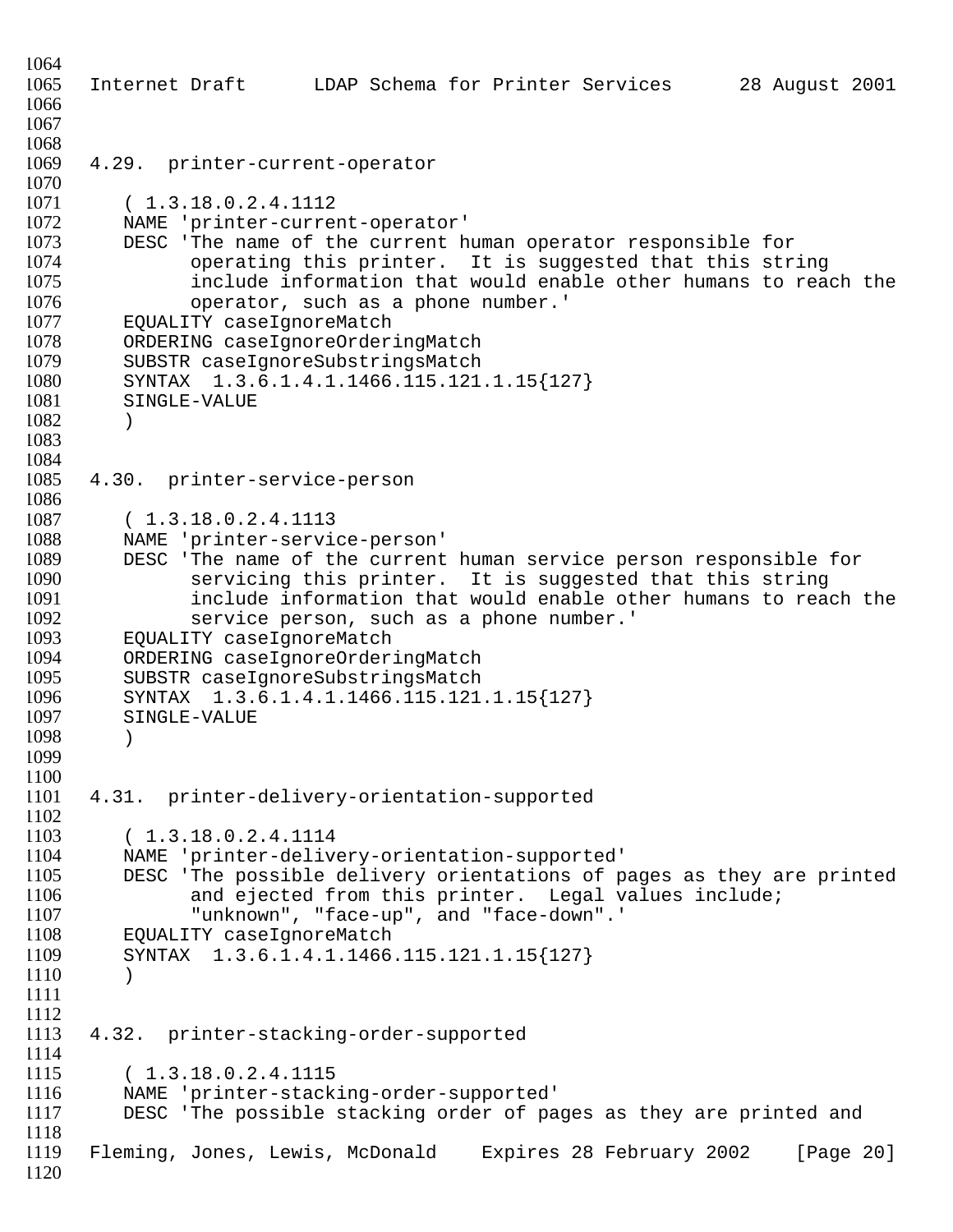```
1120
1121 Internet Draft LDAP Schema for Printer Services 28 August 2001
1122
1123 ejected from this printer. Legal values include; "unknown",<br>1124                 "first-to-last", "last-to-first".'
1124 "first-to-last", "last-to-first".'
          EQUALITY caseIqnoreMatch
1126 SYNTAX 1.3.6.1.4.1.1466.115.121.1.15{127} 
1127 )
1128
1129
1130 4.33. printer-output-features-supported
1131
1132 (1.3.18.0.2.4.1116<br>1133 NAME 'printer-outpu'
1133 NAME 'printer-output-features-supported'
1134 DESC 'The possible output features supported by this printer. Legal 
1135 values include; "unknown", "bursting", "decollating", 
1136 "page-collating", "offset-stacking".'
1137 EQUALITY caseIgnoreMatch<br>1138 SYNTAX 1.3.6.1.4.1.1466
          SYNTAX 1.3.6.1.4.1.1466.115.121.1.15{127}
11391140
1141
1142 4.34. printer-aliases
1143
1144 ( 1.3.18.0.2.4.1108
1145 NAME 'printer-aliases'
1146 DESC 'Site-specific administrative names of this printer in addition<br>1147 the printer name specified for printer-name.'
1147 the printer name specified for printer-name.'<br>1148 EOUALITY caseIgnoreMatch
1148 EQUALITY caseIgnoreMatch<br>1149 ORDERING caseIgnoreOrder:
1149 ORDERING caseIgnoreOrderingMatch<br>1150 SUBSTR caseIqnoreSubstringsMatch
          SUBSTR caseIgnoreSubstringsMatch
1151 SYNTAX 1.3.6.1.4.1.1466.115.121.1.15{127} 
1152 )
1153
1154
1155
1156
1157
1158
1159
1160
1161
1162
1163
1164
1165
1166
1167
1168
1169
1170
1171
1172
1173
1174
1175 Fleming, Jones, Lewis, McDonald Expires 28 February 2002 [Page 21]
1176
```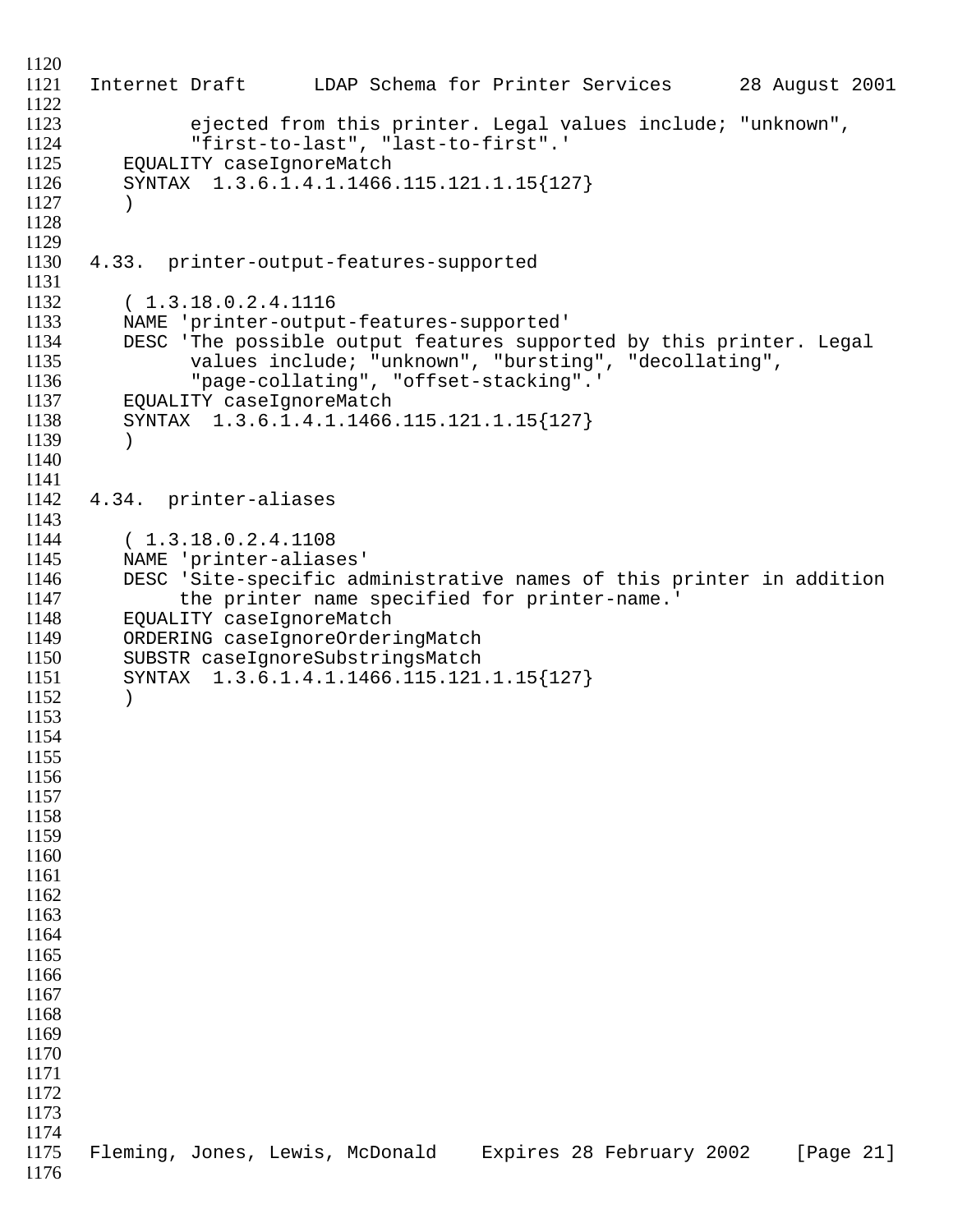Internet Draft LDAP Schema for Printer Services 28 August 2001 5. Definition of Syntaxes No new attribute syntaxes are defined by this document. The attribute types defined in Section 4 above reference syntax OIDs defined in Section 6 of [RFC2252], which are summarized below: 1187<br>1188 Syntax OID Syntax Description ------------------------------ ------------------ 1.3.6.1.4.1.1466.115.121.1.7 Boolean 1120 1.3.0.1.1.1111100.115.121.1.15 Directory String (UTF-8 [RFC2279]) 1.3.6.1.4.1.1466.115.121.1.27 Integer 6. Definition of Matching Rules No new matching rules are defined by this document. The attribute types defined in Section 4 above reference matching rules defined in Section 8 of [RFC2252] and/or Section 6 of [X.520], which are summarized below: <br> $1203$  Matching Rule OID Matching Rule Name Usage ------------------------------ ------------------ ----- 2.5.13.13\* booleanMatch EQUALITY 2.5.13.2 caseIgnoreMatch EQUALITY 2.5.13.14 integerMatch EQUALITY 2.5.13.3 caseIgnoreOrderingMatch ORDERING 1209 2.5.13.15\* integerOrderingMatch ORDERING<br>1210 2.5.13.4 caseIqnoreSubstringsMatch SUBSTR 2.5.13.4 caseIgnoreSubstringsMatch SUBSTR \* - Defined in ITU-T X.520:1996 [X.520] but not listed in [RFC2252] Note: Some implementations of LDAP servers do not support some or 1215 all of the [X.520] matching rules in the EQUALITY, ORDERING, or<br>1216 SUBSTR clauses of attribute definitions. Administrators may wig SUBSTR clauses of attribute definitions. Administrators may wish to: 1218 1) Omit the EQUALITY clause (or at least the 'booleanMatch', which is<br>1219 11 10 not defined in [RFC2252]); not defined in [RFC2252]); 2) Omit the ORDERING clause (or at least the 'integerOrderingMatch', 1222 which is not defined in [RFC2252]); 3) Omit the SUBSTR clause. Fleming, Jones, Lewis, McDonald Expires 28 February 2002 [Page 22]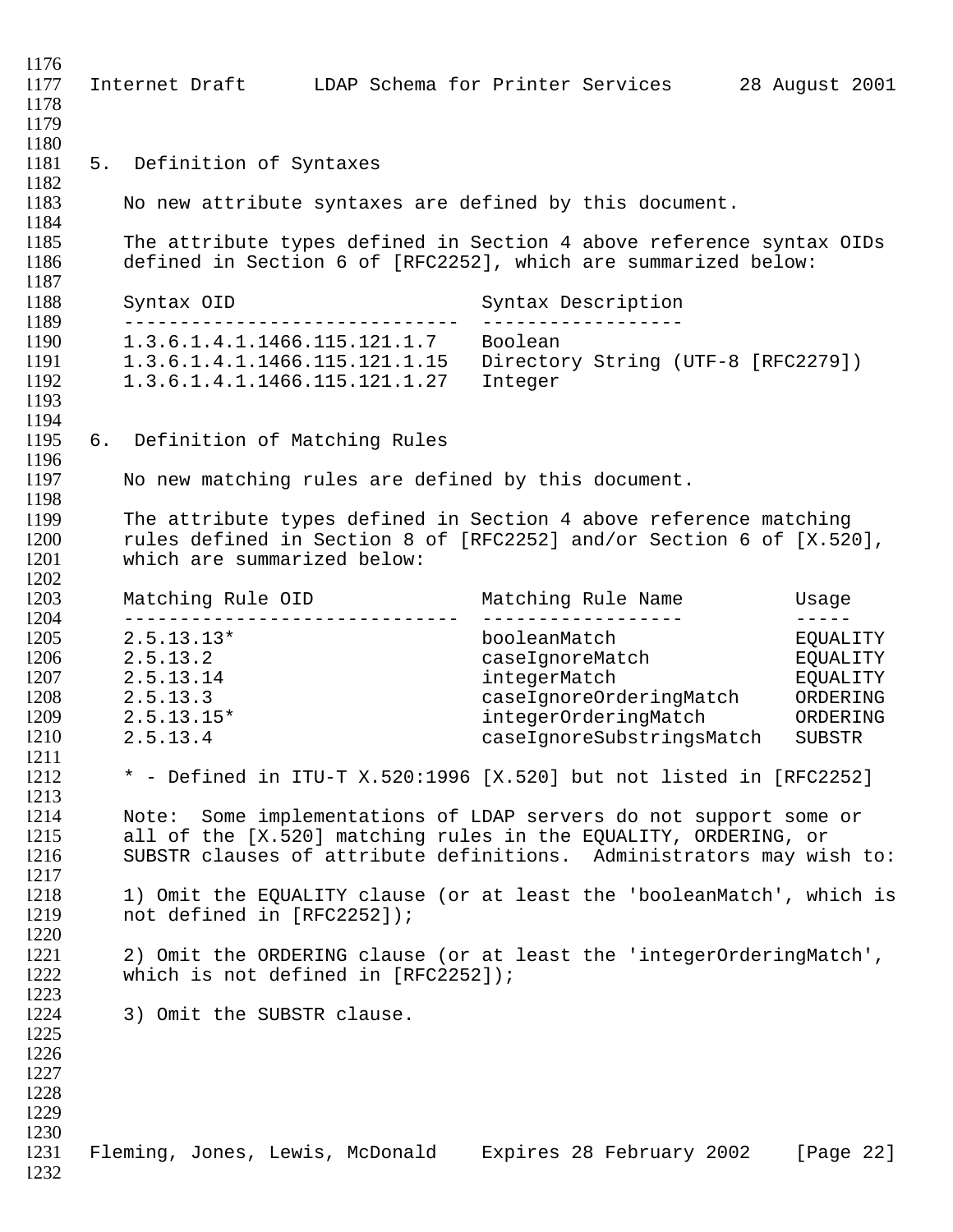| 1232 |                                                                        |
|------|------------------------------------------------------------------------|
| 1233 | LDAP Schema for Printer Services<br>28 August 2001<br>Internet Draft   |
| 1234 |                                                                        |
| 1235 |                                                                        |
| 1236 |                                                                        |
| 1237 | IANA Considerations<br>7.                                              |
| 1238 |                                                                        |
|      |                                                                        |
| 1239 | There are no IANA registration considerations defined by this          |
| 1240 | document.                                                              |
| 1241 |                                                                        |
| 1242 |                                                                        |
| 1243 | Internationalization Considerations<br>8.                              |
| 1244 |                                                                        |
| 1245 | All text string attribute values in objects of the printerService      |
| 1246 | class MUST be encoded in UTF-8 [RFC2279] characters, as required by    |
| 1247 | the syntax 'Directory String' [RFC2252]. Also, a language tag          |
| 1248 | [RFC3066] for all of the text string attributes in objects of the      |
| 1249 | printerService class SHOULD be supplied in                             |
| 1250 | 'printer-natural-language-configured'. Therefore, all objects of the   |
| 1251 | printerService class conform to the "IETF Policy on Character Sets     |
|      |                                                                        |
| 1252 | and Languages" [RFC2277].                                              |
| 1253 |                                                                        |
| 1254 |                                                                        |
| 1255 |                                                                        |
| 1256 | Security Considerations<br>9.                                          |
| 1257 |                                                                        |
| 1258 | As with any LDAP schema, it is important to protect specific entries   |
| 1259 | and attributes with the appropriate access control.<br>It is           |
| 1260 | particularly important that only administrators can modify entries     |
| 1261 | defined in this LDAP printer schema. For additional considerations     |
| 1262 | of deploying printers in an IPP environment, the reader is referred    |
| 1263 | to Section 8 of [RFC2911].                                             |
| 1264 |                                                                        |
| 1265 | Obtaining a reference to an object and storing it in the directory     |
| 1266 | may make a handle to the object available to a wider audience.<br>This |
| 1267 | may have security implications.                                        |
| 1268 |                                                                        |
| 1269 |                                                                        |
| 1270 |                                                                        |
|      |                                                                        |
| 1271 | 10. References                                                         |
| 1272 |                                                                        |
| 1273 | [SLPPRT] St. Pierre, Isaacson, McDonald. Definition of the Printer     |
| 1274 | Abstract Service Type v2.0, < durable URL below>, May 2000.            |
| 1275 | Reviewed and approved by IETF SLP Designated Expert, according to      |
| 1276 | Section 5 'IANA Considerations' in [RFC2609].                          |
| 1277 | Archived in the IANA SLP Template Registry:                            |
| 1278 | ftp://isi.edu/in-notes/iana/assignments/svrloc-templates/              |
| 1279 | in the file 'printer.2.0.en'                                           |
| 1280 |                                                                        |
| 1281 | [RFC1179] McLaughlin. Line Printer Daemon Protocol, RFC 1179, August   |
| 1282 | 1990.                                                                  |
| 1283 |                                                                        |
| 1284 | [RFC2119] Bradner. Key words for use in RFCs to Indicate Requirement   |
| 1285 | Levels, RFC 2119, March 1997.                                          |
|      |                                                                        |
| 1286 |                                                                        |
| 1287 | Fleming, Jones, Lewis, McDonald Expires 28 February 2002<br>[Page 23]  |
| 1288 |                                                                        |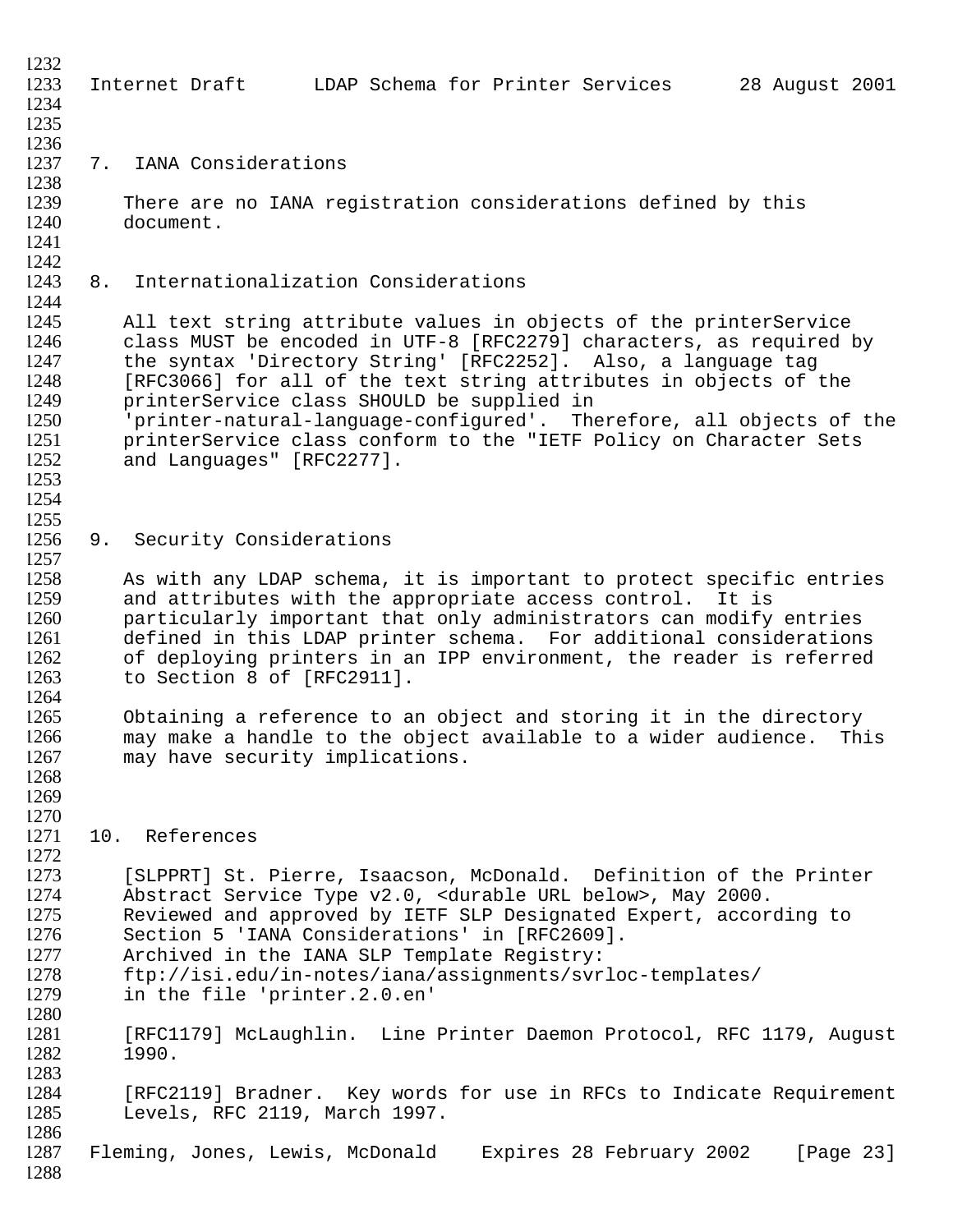1288 1289 Internet Draft LDAP Schema for Printer Services 28 August 2001 1290 1291<br>1292 1292 [RFC2246] Dierks, Allen. TLS Protocol Version 1.0, RFC 2246, January<br>1293 1999. 1293 1999. 1294<br>1295 1295 [RFC2251] Wahl, Howes, Kille. Lightweight Directory Access Protocol<br>1296 (v3), RFC 2251, December 1997. (v3), RFC 2251, December 1997. 1297<br>1298 1298 [RFC2252] Wahl, Coulbeck, Howes, Kille. Lightweight Directory Access<br>1299 Protocol (v3): Attribute Syntax Definitions, RFC 2252, December 1997. Protocol (v3): Attribute Syntax Definitions, RFC 2252, December 1997. 1300<br>1301 1301 [RFC2277] Alvestrand. IETF Policy on Character Sets and Languages,<br>1302 RFC 2277, January 1998. RFC 2277, January 1998. 1303<br>1304 1304 [RFC2279] Yergeau. UTF-8, a Transformation Format of ISO 10646, RFC<br>1305 2279, January 1998. 1305 2279, January 1998. 1306 1307 [RFC2396] Berners-Lee, Fielding, Masinter. URI Generic Syntax, RFC 1308 2396, August 1998. 1309 1310 [RFC2608] Guttman, Perkins, Veizades, Day. Service Location Protocol 1311 v2, RFC 2608, June 1999.  $\frac{1312}{1313}$ [RFC2609] Guttman, Perkins, Kempf. Service Templates and Service: 1314 Schemes, RFC 2609, June 1999.  $1315$ <br> $1316$ [RFC2617] Franks, Hallam-Baker, Hostetler, Lawrence, Leach, Luotonen, 1317 Stewart. HTTP Authentication: Basic and Digest Access<br>1318 Authentication, RFC 2617, June 1999. Authentication, RFC 2617, June 1999. 1319<br>1320 1320 [RFC2911] deBry, Hastings, Herriot, Isaacson, Powell. Internet<br>1321 Printing Protocol/1.1: Model and Semantics, RFC 2911, September Printing Protocol/1.1: Model and Semantics, RFC 2911, September 2000.  $1322$ <br> $1323$ [RFC2926] Kempf, Moats, St. Pierre. Conversion of LDAP Schemas to 1324 and from SLP Templates, RFC 2926, September 2000. 1325<br>1326 1326 [RFC3066] Alvestrand. Tags for the Identification of Languages, RFC<br>1327 3066, January 2001. 1327 3066, January 2001. 1328<br>1329 [X.520] The Directory: Selected Attribute Types. ITU-T 1330 Recommendation X.520 and ISO/IEC 9594-6, 1993. 1331 1332 1333 1334 11. Acknowledgments 1335 1336 Thanks to the members of the IPP Working group, Kimberly Reger (IBM), 1337 Robert Moore (IBM) and Lee Rafalow (IBM), and Kurt Zeilenga<br>1338 (OpenLDAP) for their review comments and help in preparing t 1338 (OpenLDAP) for their review comments and help in preparing this<br>1339 (document. document. 1340 1341 1342 1343 Fleming, Jones, Lewis, McDonald Expires 28 February 2002 [Page 24] 1344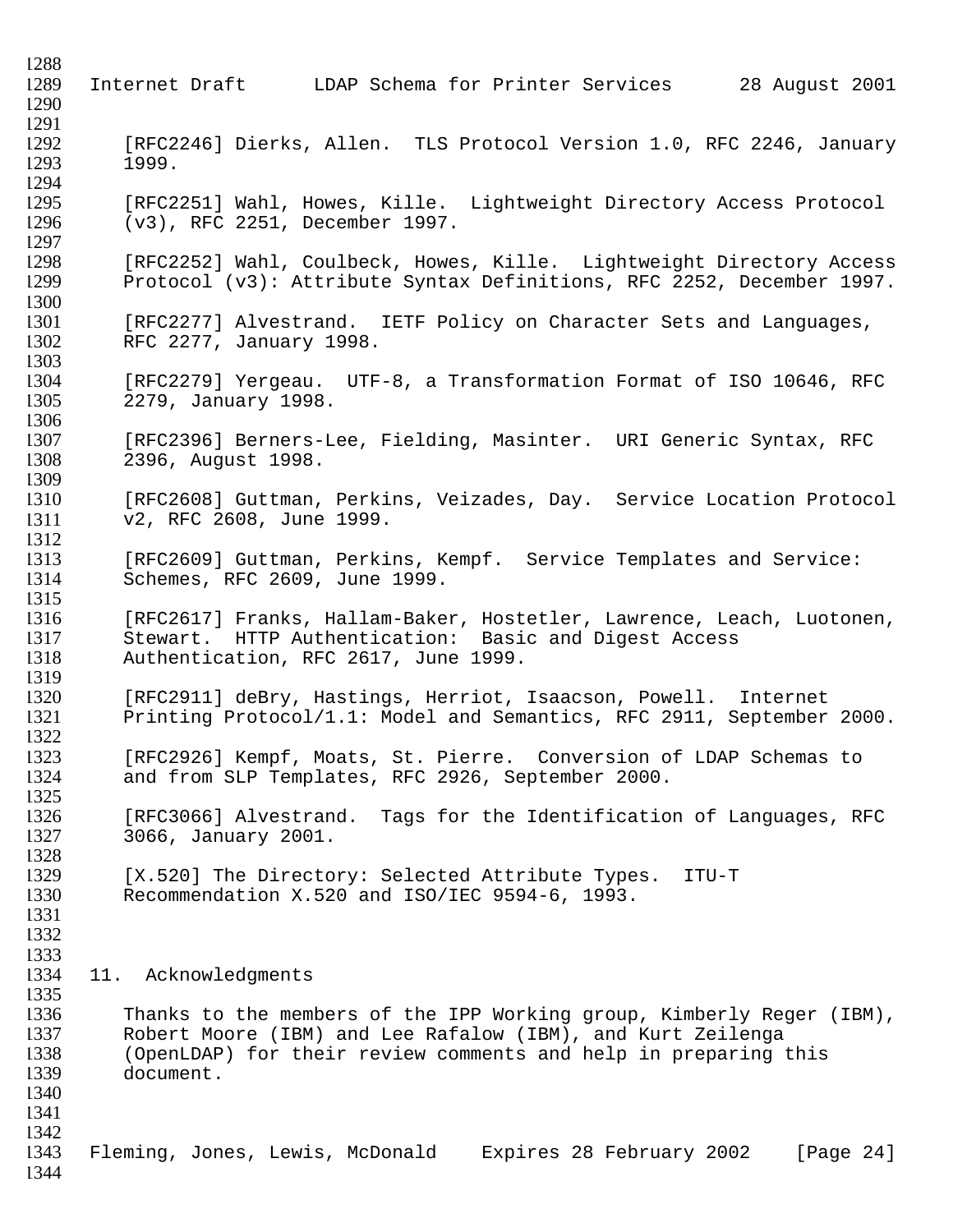Internet Draft LDAP Schema for Printer Services 28 August 2001 12. Authors' Addresses 1351 Principal Editor:<br>1352 Pat Fleming Pat Fleming 1353 IBM<br>1354 High 1354 Highway 52 N.<br>1355 Rochester, MN Rochester, MN 55901 USA 1357 Phone: +1 507-253-7583<br>1358 EMail: flemingp@us.ibm EMail: flemingp@us.ibm.com Ken Jones 1361 eStarCom<br>1362 400 S McC 400 S McCaslin Blvd Suite 211 Louisville, CO 80027 USA Phone: +1 720-890-7507 EMail: kenjones@estarcom.com Harry Lewis IBM 6300 Diagonal Hwy Boulder, CO 80301 1372 USA<br>1373 Phor 1373 Phone: +1 303-924-5337<br>1374 EMail: harryl@us.ibm.c EMail: harryl@us.ibm.com 1375<br>1376 1376 Ira McDonald<br>1377 High North I High North Inc 1378 221 Ridge Ave<br>1379 Grand Marais, Grand Marais, MI 49839 1380 USA<br>1381 Phor Phone: +1 906-494-2434 Email: imcdonald@crt.xerox.com Fleming, Jones, Lewis, McDonald Expires 28 February 2002 [Page 25]